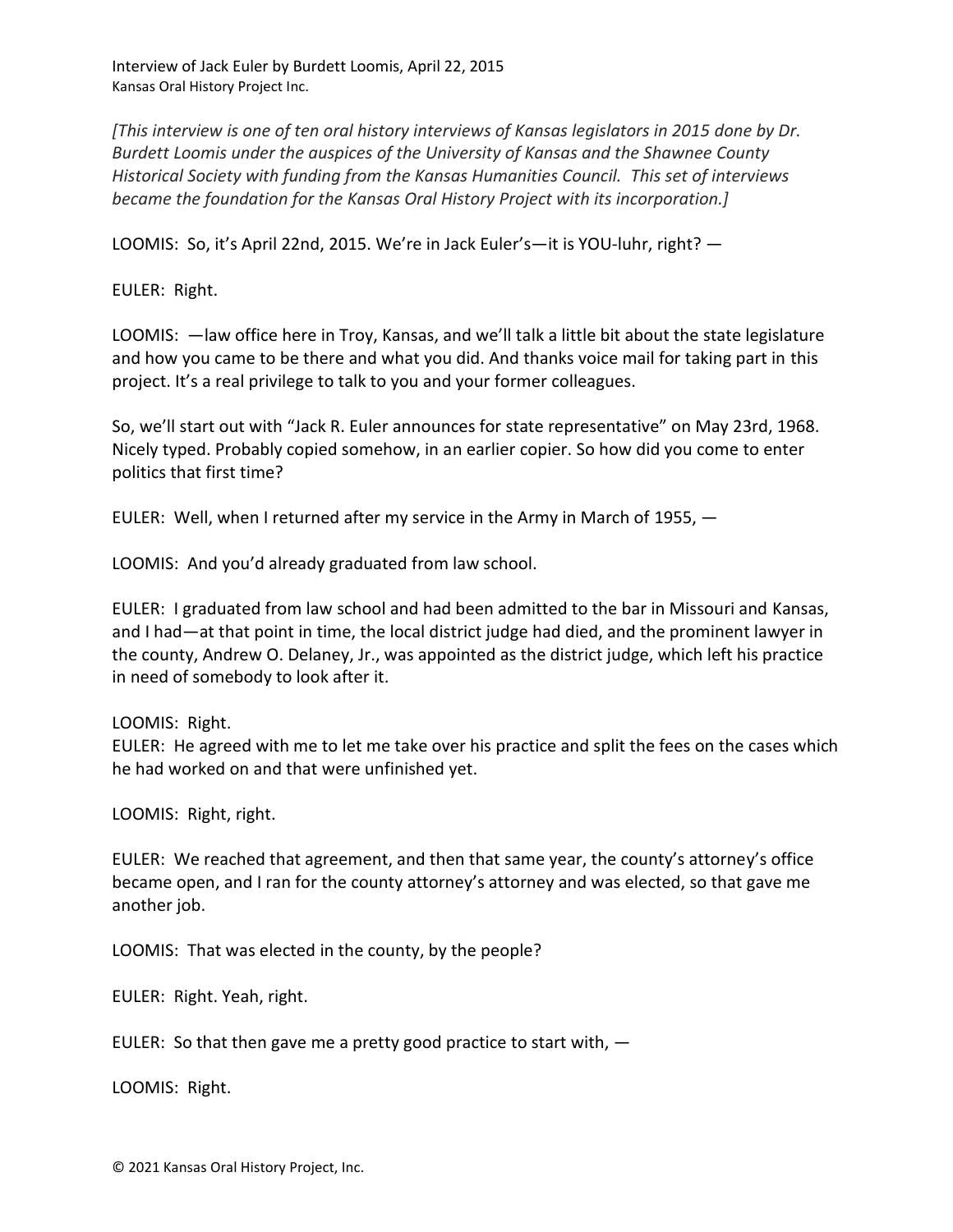EULER: —with a young lawyer who hadn't really ever had an office.

EULER: And so, I served then as county attorney for six years, and that would have been from '56 until '60, when there were three. And my then district judge encouraged me—he was an exlegislator, Chester C. [Ingles], I-n-g-l-e-s. He encouraged me to run for the legislature. At that point in time, every county had at least one member of the legislature.

LOOMIS: Right, right.

EULER: And our local representative had been in that office for eight or ten years, and he encouraged me to run against him, which I did.

LOOMIS: Oh, that's interesting.

EULER: I had a very intense campaign, actually. Overwhelmed him with signs, really. So, I got—

LOOMIS: Was this the Republican primary?

EULER: Yeah, yeah. I won the primary, and I can't recall whether there was a representative appointed or not. I don't think [there] would have been. And I won that and became the representative from Doniphan County.

LOOMIS: And that was 19- —

EULER: '63.

LOOMIS: 1963.

EULER: '62 election.

EULER: And as it happened then, the fellow that I beat, Orville Hazen, O-r-v-i-l-l-e Hazen, H-a-ze-n—

LOOMIS: I will tell you, the woman who does the transcription is going to love you. [Laughs.]

EULER: I had defeated him, and the office of speaker—not speaker but clerk of the Kansas House was open, and he ran for that job, and I assisted him in running for it, and he was elected.

LOOMIS: Okay.

EULER: So, he didn't only lose a job, he got a job.

© 2021 Kansas Oral History Project, Inc. Page 2 of 36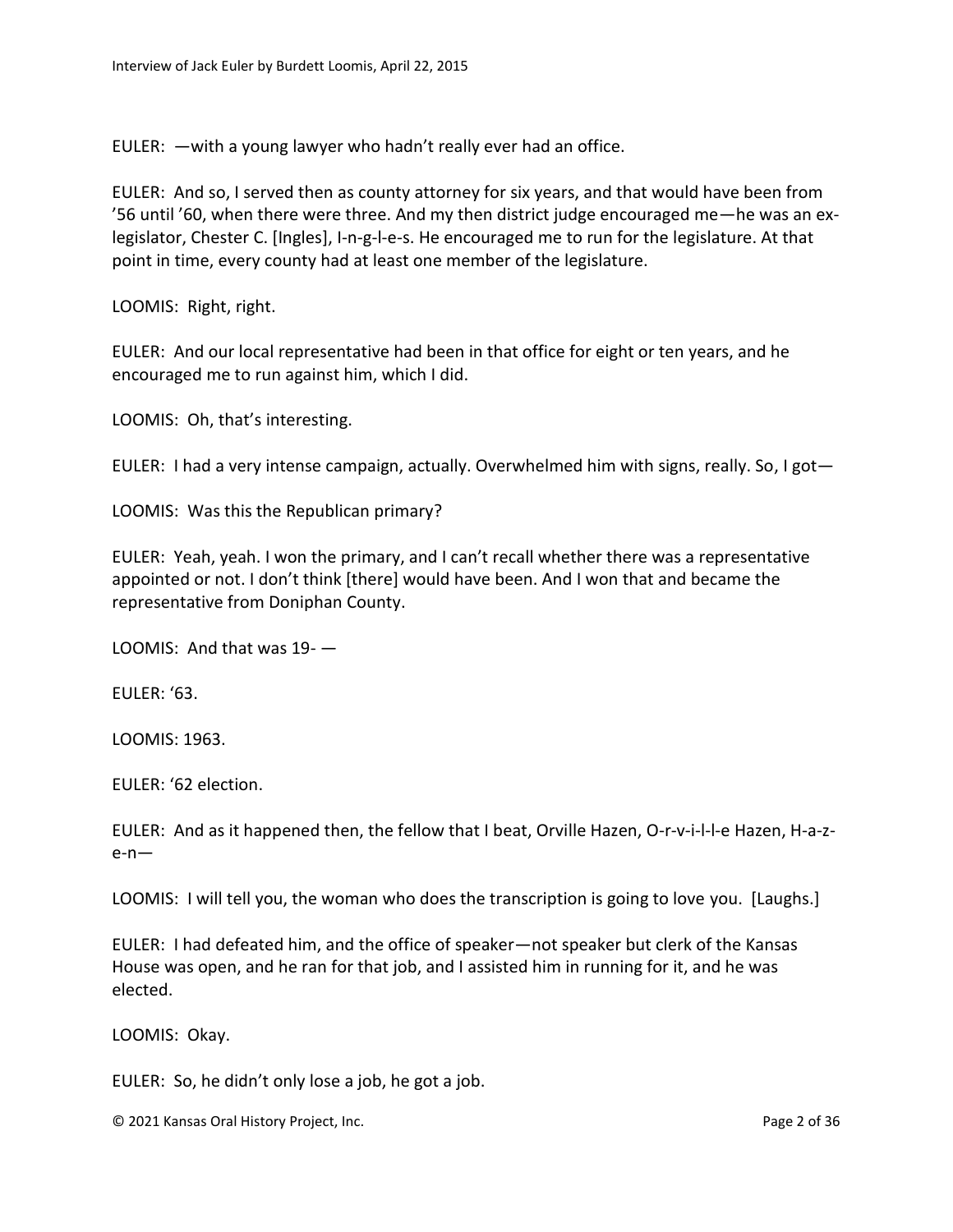EULER: And then kept that job for about ten years, I imagine. Orville Hazen.

LOOMIS: Yeah. I'm just checking to make sure—yeah, we're good. Okay. So yeah, actually, his job paid a lot more than the legislature did, I'm sure.

EULER: Right. Yeah, yeah.

LOOMIS: So, you're elected now. And we'll come back to this, but it was from a county.

EULER: Right.

LOOMIS: About how many people in the county at that time, do you think?

EULER: Oh, about ten, five, something like that, 11,000, maybe 12,000.

LOOMIS: Mm-hm, mm-hm. So, it wasn't one of these small western counties.

EULER: No, it was—actually, we lie adjacent to St. Joseph in Buchanan County, Missouri, and we're only sixty-five miles from Kansas City, so essentially, we're a semi-metropolitan area.

EULER: And a lot of our people who reside in Doniphan County actually held jobs, non-farmer jobs, in St. Joseph and elsewhere.

LOOMIS: That's just interesting to me. Were there any special problems or interesting issues in representing people who earned their living across the river?

EULER: No.

LOOMIS: Okay.

EULER: That never really came up. There weren't any bad feelings between labor and management here in Doniphan County. Actually, at that point in time, in '63 there wasn't that much industry yet in the county. We had a couple of industries. Affiliated Foods Company [sic; just Affiliated Foods], and we had another industry down there, a machinery company. I can't recall what it was.

LOOMIS: So, you get elected to the legislature. How long were the sessions in those days? Do you recall?

EULER: Well, to begin with, you had just a full session every other year.

EULER: And then they changed it from a full session every other year to a full session one year and then the next year would be a thirty-day budget session.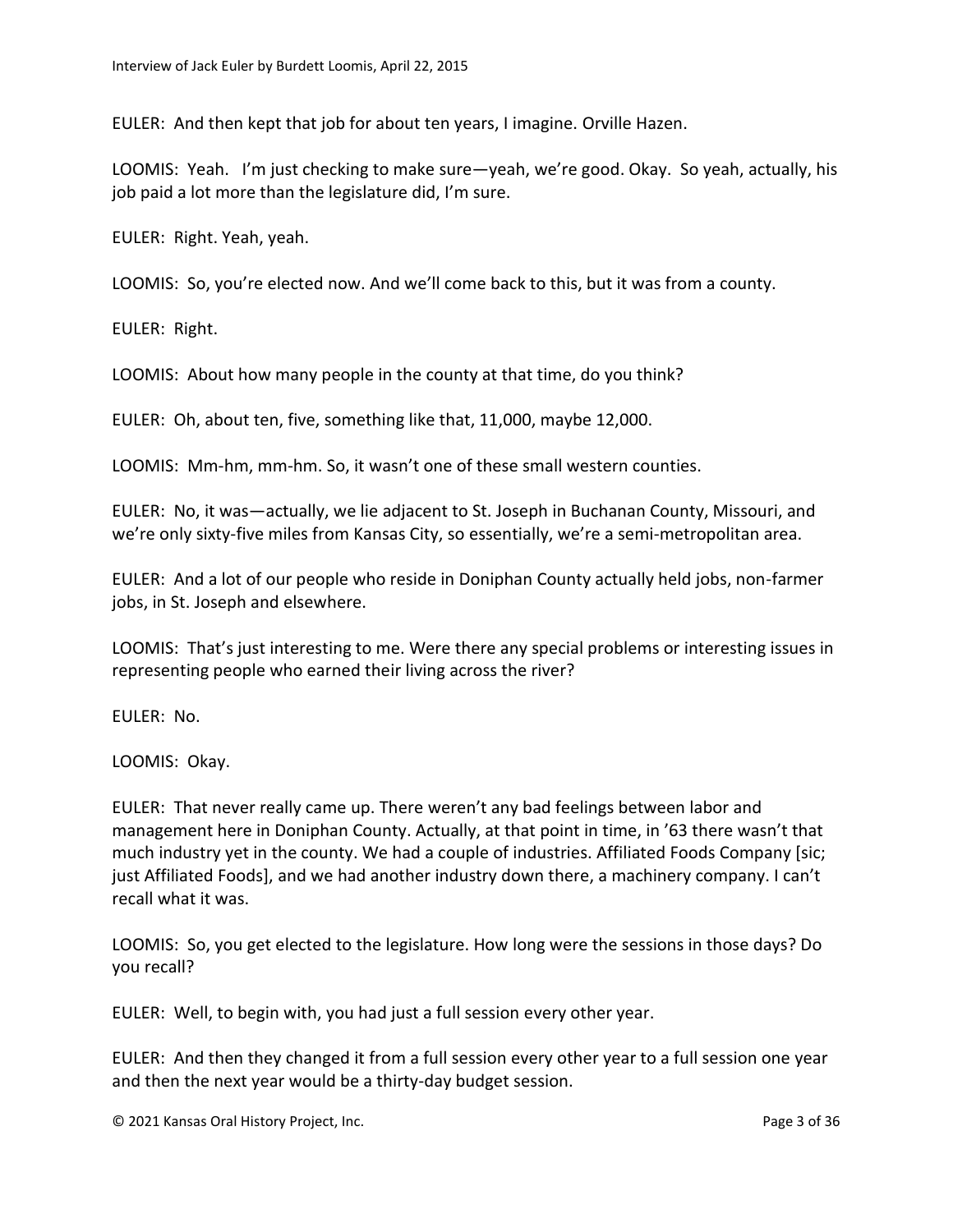EULER: I lived through that, and then a short time later, we passed the constitutional amendment that changed the legislature to—gave the legislature authority to determine when they would hold session. They were required to have one—both sessions ninety days or more, at least ninety days, as I recall, and then you could extend a session by—they used to call it "stop the clock," you know.

LOOMIS: Right.

EULER: You set it at twelve o'clock and let it set there till you got through, even though that might be a week later.

LOOMIS: Mm-hm. Sure. Yeah, yeah.

EULER: And that went on, then, for a few years. And then the next thing that happened was you had the ninety-day session and the sixty-day sessions. And during this entire period of time, the makeup of the legislature and the composition of the legislature was changed. You had, about that time, the one vote—single—

LOOMIS: One man—

EULER: One man, one vote rule came in, and the rural legislators lost their hold on the legislature.

EULER: Or began to lose their hold. They didn't totally lose it.

LOOMIS: No, no. I understand.

EULER: It took a long time, like twenty-five, twenty years.

LOOMIS: Right, right. Let's come back to that in a minute because that's a great story, and I really want to talk to you about how reapportionment changed things, but let's go back to that first session. Did you know much about the legislature, what you wanted to be able to do there?

EULER: Oh, I didn't go down there with anything particular in mind except to look at some of the—I'd noticed, in practicing law, that there were many errors showing up in certain bills, particularly local bills and traffic bills, and I first got started—and also in running into situations in the practice of law where there was no law.

LOOMIS: Is that right?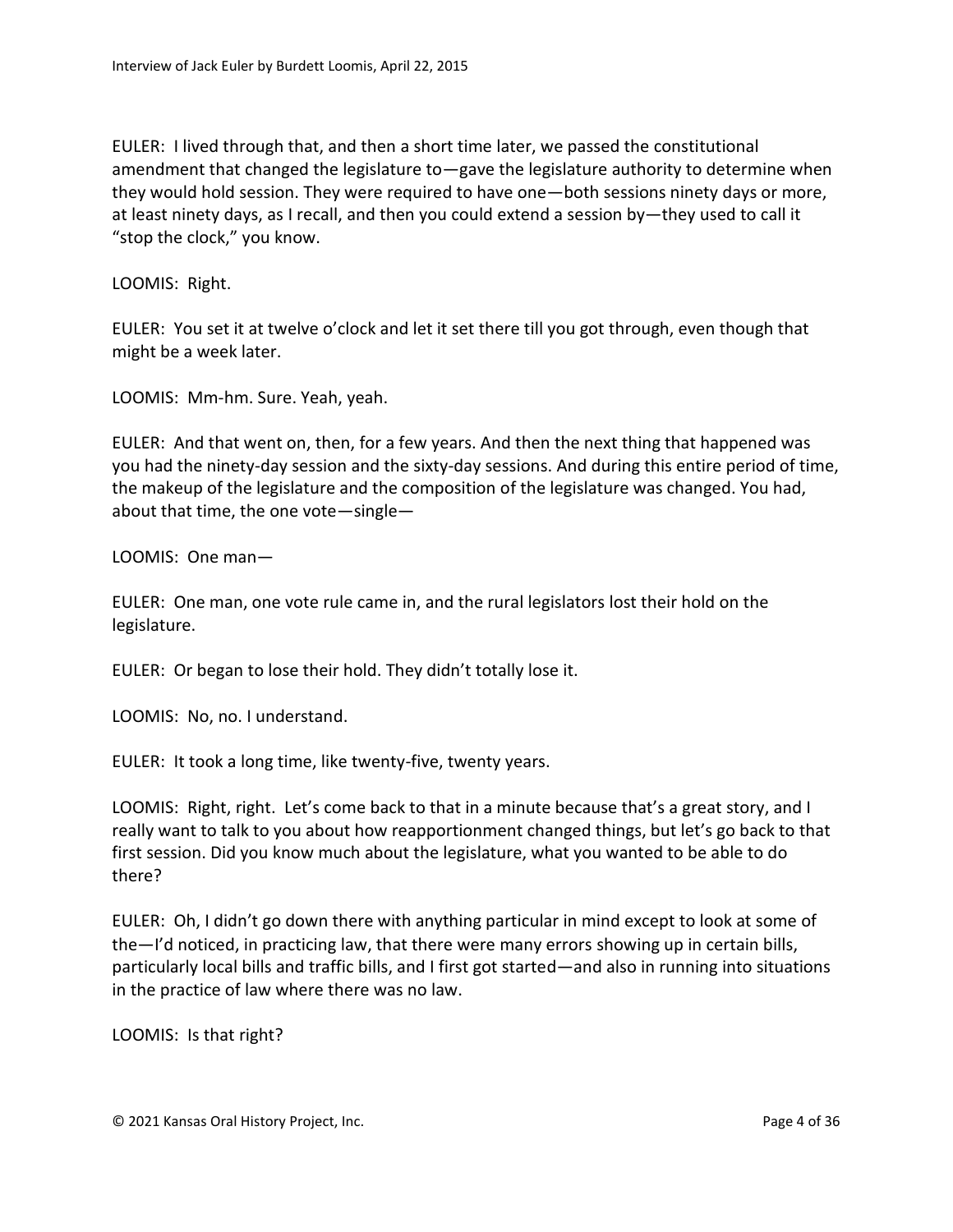EULER: And I got interested in addressing those deficiencies, with a lot of success. And then the legislature finally advanced to the point where you had time to get into special subcommittees of the committee.

LOOMIS: Oh, really?

EULER: And they would—during the off session, they would be assigned certain subjects to study—you know, be authorized to meet, say, five or ten days to work up this study to submit to the next session of the legislature.

LOOMIS: Right, right, the interim committees.

EULER: Interim committees, yeah. And that really made a full-time legislature out of it, in my opinion, —

EULER: —pretty much, because we didn't need to meet really—maybe we actually met too much. I don't know.

LOOMIS: Right.

EULER: But anyway, it eliminated a lot of the difficulties that had been existing before they had the full-time legislatures.

LOOMIS: When you got there, what committees did you serve on?

EULER: Well, at that time, in the House there was a contest. Charles [S.] Arthur, from Manhattan, had moved over to the Senate, and that left the position of speaker vacant in the House.

LOOMIS: Right.

EULER: And Orville Hazen, who was the clerk, convinced me to support Odd Williams of Lawrence for speaker, and his opponent was John Conard, from out west.

LOOMIS: Right. Right.

EULER: Both of these people were very capable people. As it developed, Conard won, and so it became his right to determine who was going to be in what committees.

LOOMIS: Right.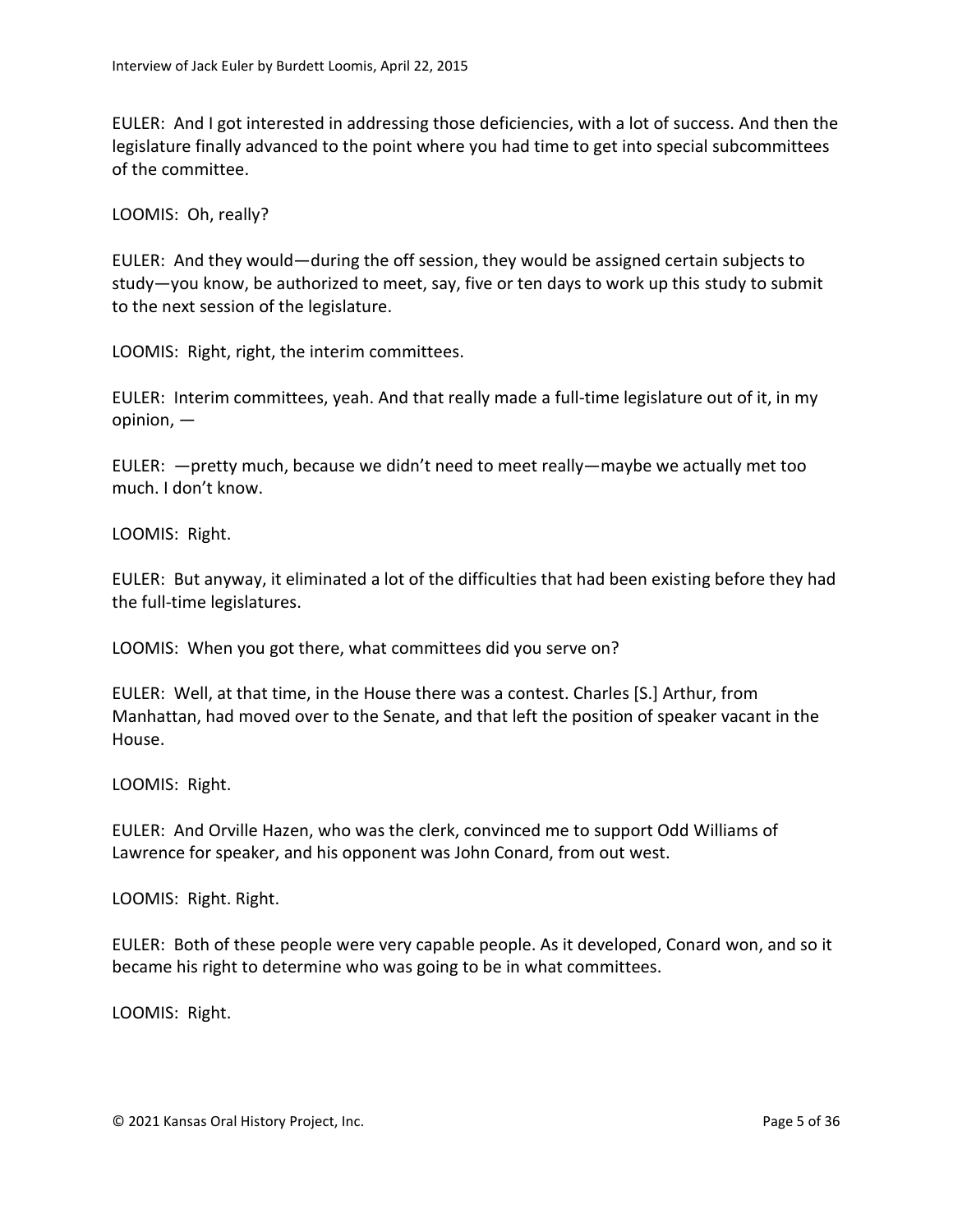EULER: And since I was supporting Odd and Odd had lost, I was left holding the bag, so to speak, which didn't really hurt my prospects too much. As a lawyer, I was entitled to be appointed on the Judiciary Committee.

EULER: And the only other appointment I got was on Claims and Accounts, which is about—is the least important committee.

LOOMIS: Right, right.

EULER: You just act on bills that the legislature, itself, is either going to pay or deny.

LOOMIS: Right, right, right.

EULER: And that went on for I guess my first year. And then my second year, Clyde Hill, from—

LOOMIS: Your second term?

EULER: Second term, yeah.

LOOMIS: Yeah.

EULER: Clyde Hill from south of Topeka there—I've forgotten [unintelligible; 16:46].

LOOMIS: Whatever. Certainly—you know.

EULER: Clyde Hill was appointed speaker. And since at that point there weren't any more legislators—lawyers to take over the Judiciary, I was fortunate enough to be appointed. Hill asked the chairman of the Judiciary Committee—

LOOMIS: In your second term.

EULER: Yeah.

LOOMIS: Ah! So, your interests to help you get into the legislature—you could actually act on some of those.

EULER: Right. Yeah.

LOOMIS: Just out of curiosity, was there another serious contest or did Clyde Hill win pretty handily?

EULER: Clyde Hill. Yeah, he could have gone on and been appointed to two or three more terms, , but he elected not to, —

© 2021 Kansas Oral History Project, Inc. Page 6 of 36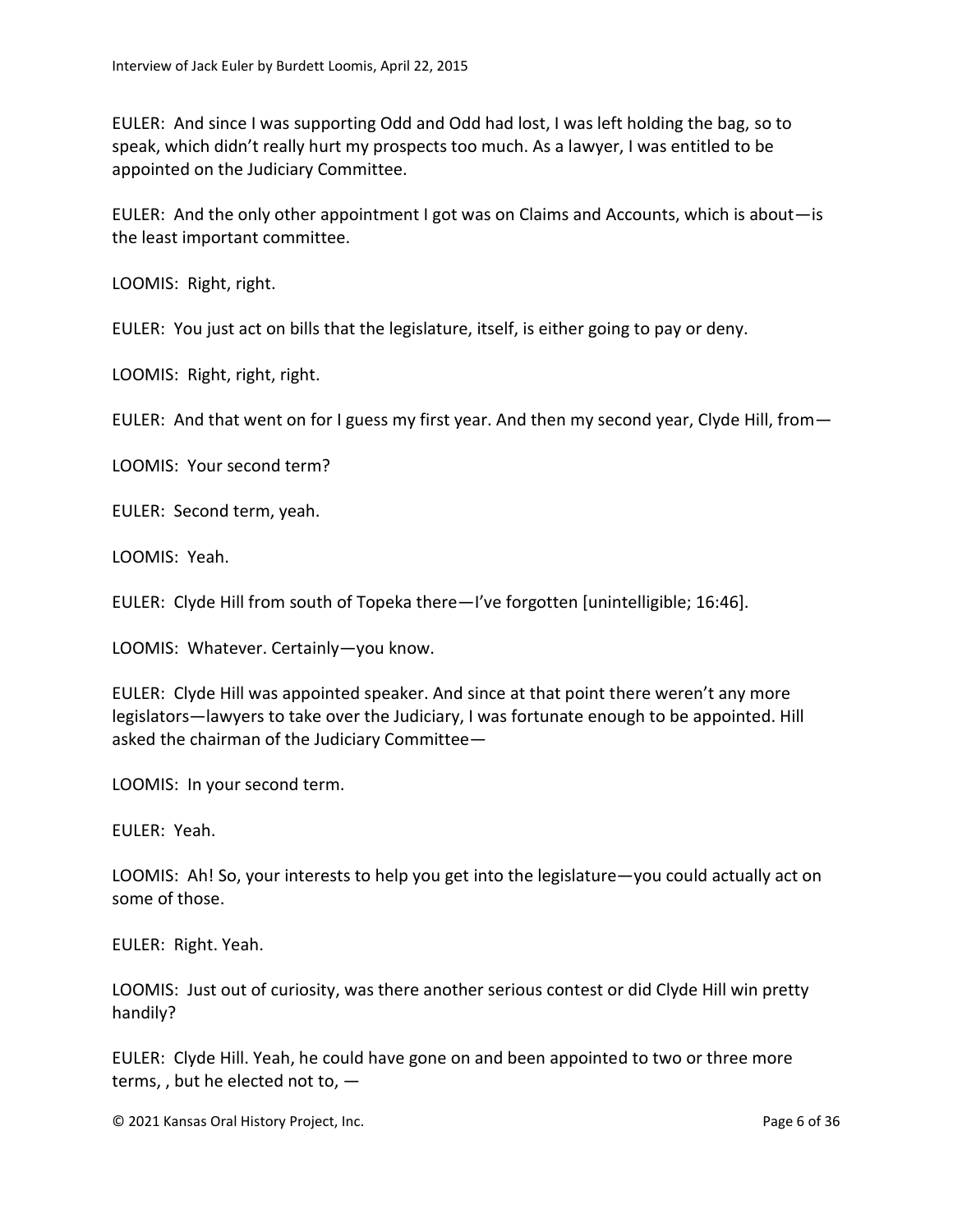LOOMIS: Right, right.

EULER: —which was rather strange. And then a guy who had been—I can't recall how it worked, but anyway, I remained as chairman of the Judiciary Committee, notwithstanding the fact that Clyde Hill in—I think the next speaker was— [Pete McGill] Winfield—

EULER: He's dead now.

LOOMIS: Yeah [chuckles], as many people are.

EULER: "Wimpy." The hamburger man, we called him. He ran a hamburger shop down in Ark[ansas] City.

EULER: But he was appointed speaker, and he kept me on as chairman of the Judiciary. And as it developed, I then—that's my second term. The third term—in my second term, I had the opportunity to make an effort to be elected to the majority leader of the Republicans in the House, but I elected instead to remain as chairman of the Judiciary Committee, which, as it developed in later years, was to my undoing because the next term, there was a contest. Conard went up to Senate, up to be the speaker, and there came to be a contest for House Majority Leader. And Calvin [A.] Strowig ran for that job against somebody whose name I don't recall—but anyway, Strowig was elected as Speaker, and I, again, rather than argue with Strowig about the job of House Majority Leader, I elected to stay as Chairman of the Judiciary,

EULER: —which, again, was to my undoing because the next term, Strowig had decided he was going to run for speaker, and I can't recall who stepped out. And at that point in time, I made enough friends down there that I had some influence, so I—and I had—at that time, there had been a large number of members of the House who were elected that were lawyers, and so I decided that, when Strowig was running for Speaker, that I would oppose him as Speaker.

## LOOMIS: Oh!

EULER: And as it developed, at that point in time I had been there long enough that the state Chamber of Commerce got a pretty good read on how moderate and conservative everybody was, and Strowig was their conservative man, and Jack Buehler was the moderate one, so it turned out that there was a contest then for the speakership, and I thought—the House Speaker is elected by the majority party.

## LOOMIS: Sure.

EULER: I thought, in counting out the people who said they were going to vote for me—they ended up voting for Cal—that I had three or four votes to the good. In addition to that, I had two people who said they would vote for me in the event that it came to be a tie, and they needed to change their vote for me to win.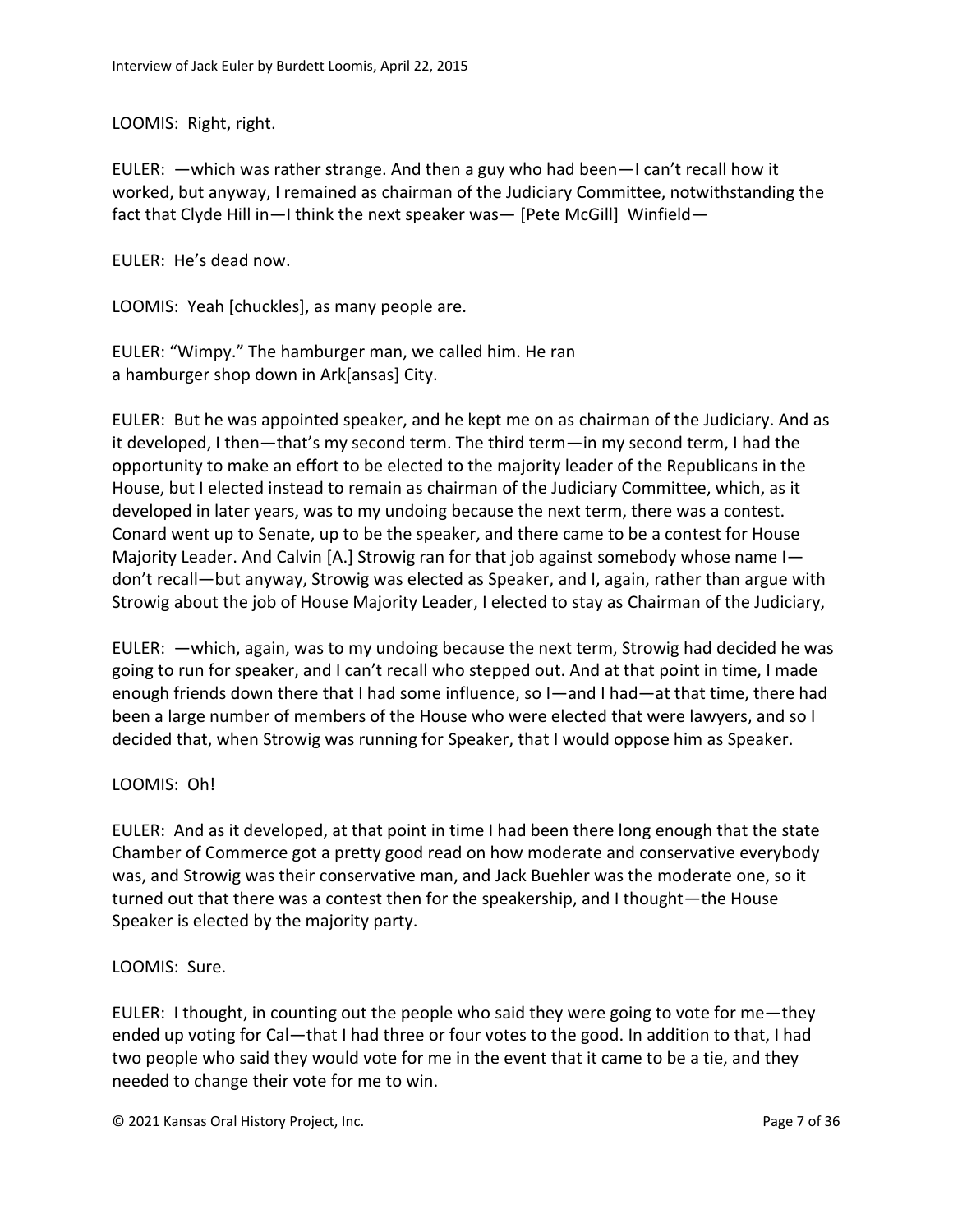EULER: Now, at that time, —let's see. [Pause.] At that time, there became a contest between Strowig and myself for the speakership, and as I say, it was a heated race. I don't think there's maybe been another heated race in either the Senate or the House since then. But I thought I had enough Republican members who had said they were going to vote for me for speaker that I could safely decline the offer of at least two members, Republican members, to change their vote for me in the event that I needed it.

LOOMIS: Mm-hm.

EULER: In addition to that, the entire Democrat half of the House or the membership of the House had said that if need be, rather than just wait till the Republicans had decided who the speaker was going to be, they'd just decline to do that and vote for me for speaker.

LOOMIS: Right, right, right.

EULER: And I said, "No, I don't want to do it that way. Just go ahead and run it like it's supposed to be.

LOOMIS: Right.

EULER: But in the meantime, in a period of about two days—I was never fully aware of the fact, the state Chamber of Commerce had made some concerted efforts to find people to vote for Strowig for speaker.

LOOMIS: Uh-huh. Right.

EULER: And when the election was held, I thought I was going to win, and it was only after they counted the votes that I discovered that I wasn't going to win.

LOOMIS: Right.

EULER: I lost by one vote.

LOOMIS: Is that right? Wow.

EULER: 44 to 43, as I recall.

EULER: So that left me back where I thought I wanted to stay [chuckles], as chairman of the Judiciary Committee.

LOOMIS: He kept you on as chair?

EULER: Yeah, he did, yeah. And I remained in that position as long as I was in the House.

© 2021 Kansas Oral History Project, Inc. Page 8 of 36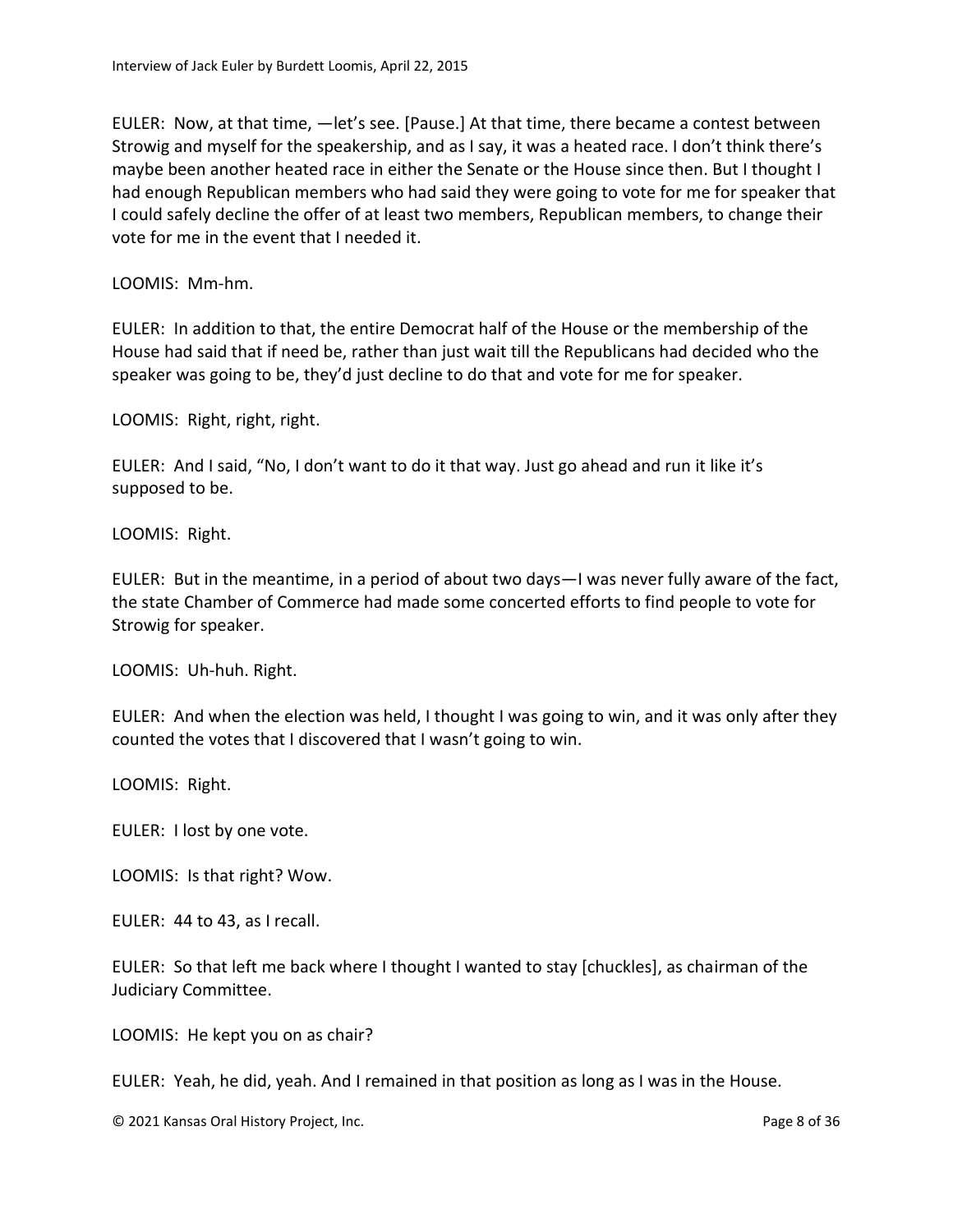LOOMIS: Right, right, right. Those leadership elections are the toughest elections. Everybody tells you that. Did you just think you'd do a good job as Speaker?

EULER: Well, I was confident that—and I liked Calvin.

LOOMIS: Sure.

EULER: But he and I just operated in different ways.

EULER: I was more fluent in my speaking than he was, and I really had a greater following than he did, except that when it came down to counting votes, there were two or three people that—

LOOMIS: So, you were running for the speakership in the House that by that time had been redistricted.

EULER: Right.

LOOMIS: So, did that play—

EULER: We still had a sizeable number of lawyers in the House then.

LOOMIS: Sure. Of course.

EULER: But there were two or three lawyers who never did agree to support me. And I didn't hold that against them. [Donald C.] "Don" Amrein from Johnson County—

EULER: Nice guy. That was a friend of mine.

LOOMIS: Yeah, yeah. So, let's go back to redistricting, because when we were talking a little earlier, you talked about how in the '60s the legislature really became the legislature, and one of the most important things was clearly going from every county having a legislator to more or less one person, one vote.

EULER: A lot of legislators would have two or three counties—that they'd represent.

LOOMIS: Later on, yeah.

EULER: Now, I—and that was to my advantage, too. I'd got enough influence in the first couple, three years I was down there that when it came time to redistrict—at that time, as I say, every county had at least one legislator.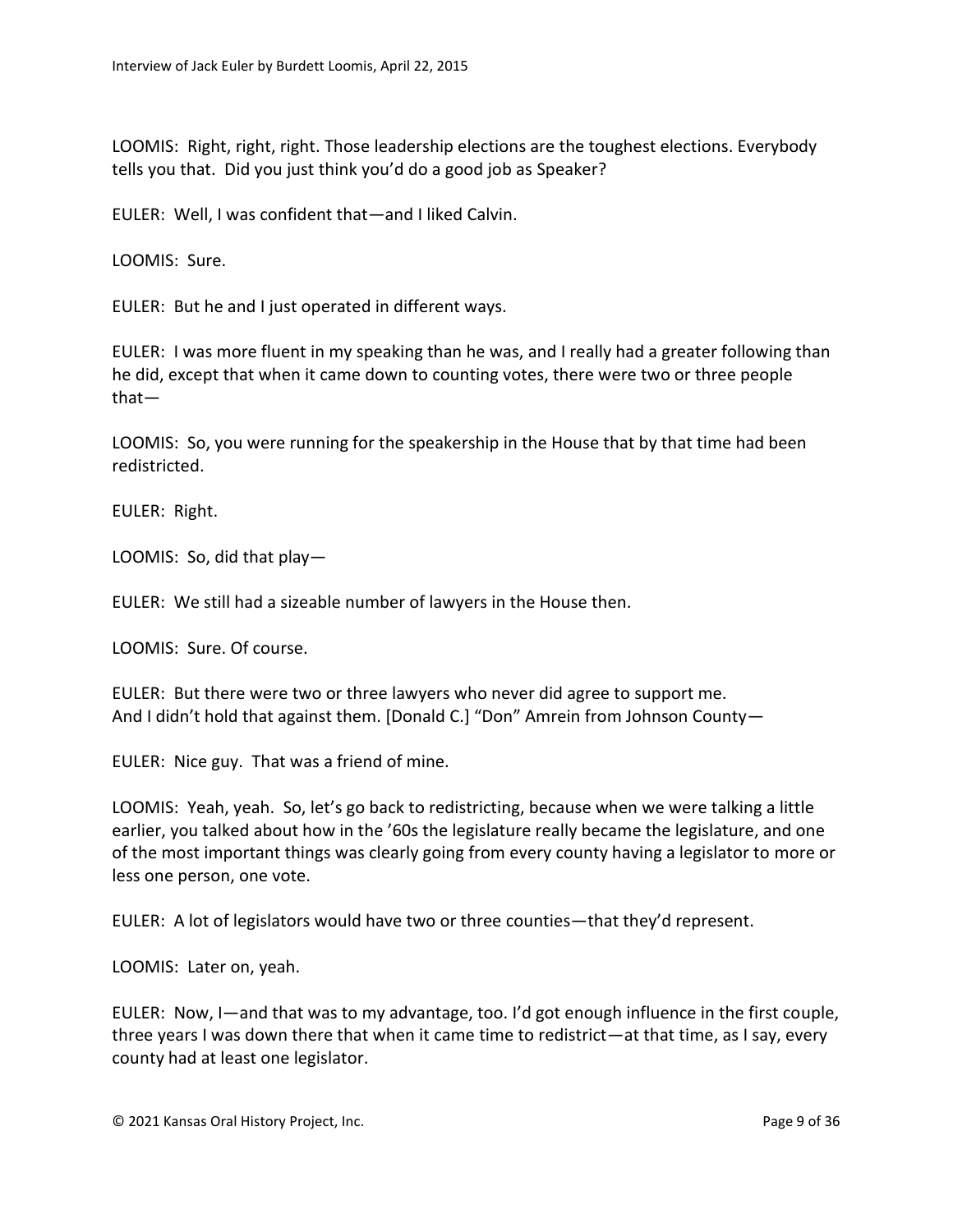## LOOMIS: Right.

EULER: Brown, Doniphan, and Atchison [counties] each had — Brown and Doniphan each had one legislator, and Atchison may have had two.

EULER: But in any event—I think they did have two—any event, in that legislature which went to one man and one vote, that's the first time they said we're going to divide this 125 by the number equal to one man for one vote, —for each member. And I had been successful in [not doing? ] the members of the legislature from Atchison and Brown, and so I was able to craft a district which had all of my county, Doniphan, and part of Atchison County and part of Brown County, and so that put the legislator, [Doc Geiger?] out—I've forgotten his first name; he was a good friend of mine and has remained a friend of mine—out as—he had to run in the multicounty district, and I won that race. I can't recall who my opposite was. It wasn't [Doc Geiger].

LOOMIS: Right.

EULER: Doc was smart enough not to run.

LOOMIS: Right. You had Doniphan County as your base.

EULER: Yeah.

LOOMIS: Yeah. But if Doniphan County was that big, ten, eleven thousand, it couldn't have your new district couldn't have been too much bigger.

EULER: It was about seventeen thousand.

LOOMIS: Is that right? No kidding! Kansas doesn't grow very fast, does it? [Chuckles.]

EULER: So that went on then—I ran for another term or two with a Democrat opponent and won each time.

LOOMIS: Right. Who—as I recall, it was not Judiciary but State and Local that did the redistricting?

EULER: No, they had Apportionment. House had Apportionment.

LOOMIS: Oh, there was a separate committee.

EULER: Yeah.

LOOMIS: I see. I guess I'd forgotten that. Did you get on that committee?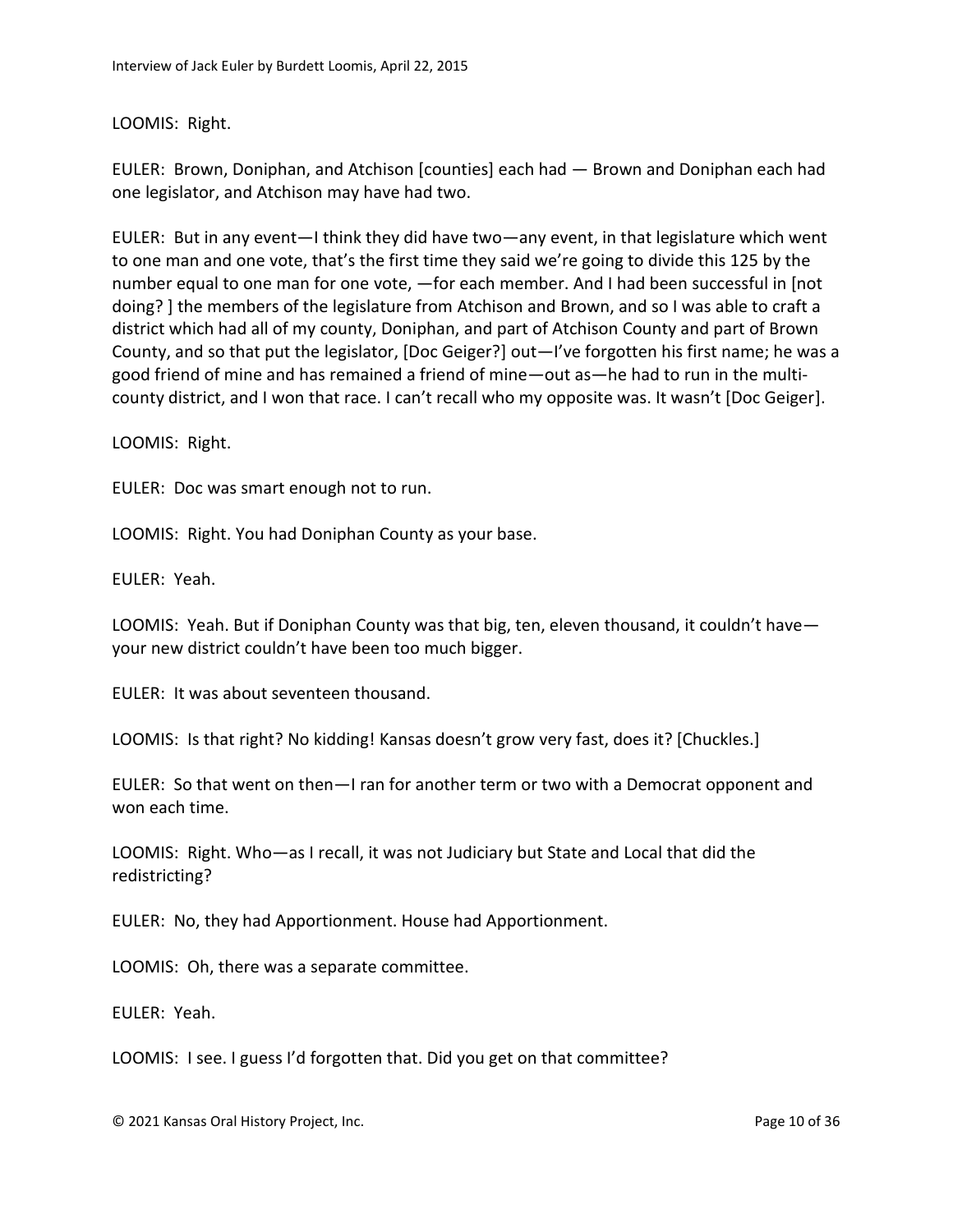EULER: I did. I can't recall whether I was on it—I don't think I was—when I was appointed to the multi-county district. I wasn't on it then.

LOOMIS: Uh-huh. But you were able to influence the—

EULER: Yeah, I had the benefit of one little county membership, eleven or twelve thousand, and the other parts of my district, in Atchison and Brown,—Brown had—Horton was in my area. Which is south Doniphan County, Brown County.

LOOMIS: Mm-hm.

EULER: And over in Atchison County, I had the Republican part of the north district adjoining the north part of the county, adjoining my district, which gave me an advantage.

LOOMIS: Right, right, right.

EULER: In other words, I manipulated all that, worked that all out to my advantage.

LOOMIS: So right in the middle of your term or your career in the legislature, you have this substantial shake-up. When you came back after redistricting had occurred, was the legislature noticeably different?

EULER: Yes,—

LOOMIS: In terms of the composition.

EULER: —it was. It was. Oh, yeah. It was different from the standpoint of the composition.

And also, it was more moderate than it had been previously, although Jess Taylor was still there and his following, and they were very conservative people, most of them rural.

LOOMIS: You mentioned before that—and I've talked about this at various times—that although there was redistricting and Johnson County and Sedgwick County got lots more representatives and more senators, —

EULER: Right.

LOOMIS: —that the rural nature of the legislature didn't go away. Why do you think that was so?

EULER: I think it was a matter of necessity because there were still enough rural legislators or semi-agricultural legislators that they could control the legislature for another term or two.

© 2021 Kansas Oral History Project, Inc. Page 11 of 36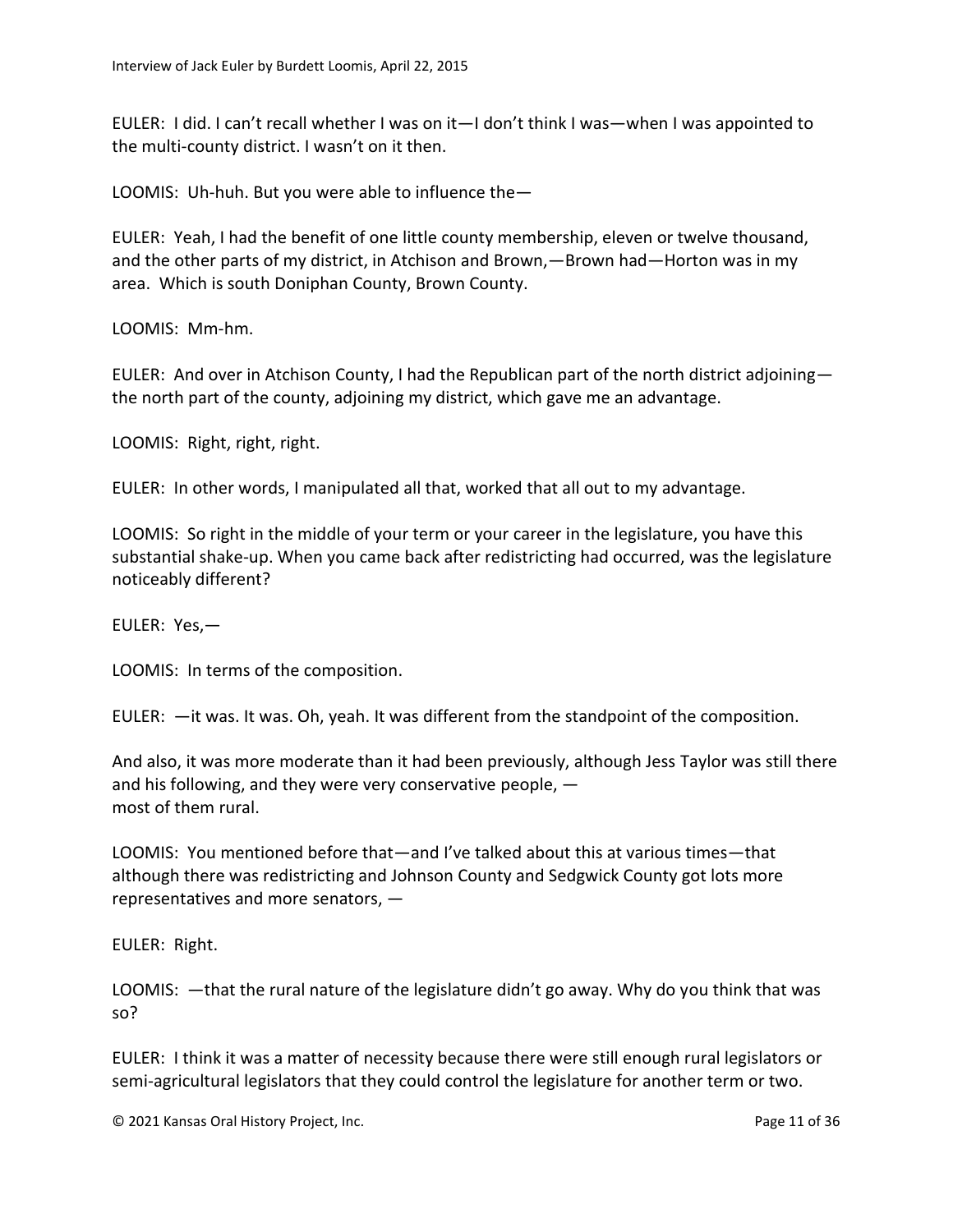LOOMIS: Right. And they were often the senior people, who had committee chairs and stuff like that.

EULER: Yeah. After I was there a while, —it didn't take me long to figure out that the legislature may have 125 members, at forty in the Senate and 125 in the House, there was a damn few of them controlling the whole thing.

LOOMIS: Sure, sure.

EULER: And my purpose at the beginning was to be one of those that was doing the controlling. [Laughs.]

LOOMIS: Right, right, right.

EULER: Which I was successful at doing after the first reapportionment.

LOOMIS: Right.

EULER: And I was then a part of leadership, so to speak, and that went on for as long as I was in the legislature.

LOOMIS: Now, did Judiciary handle constitutional amendments?

EULER: Yeah.

LOOMIS: So—

EULER: Well, one man, one vote. There was no argument there.

LOOMIS: Right, right. No, you had to do it.

EULER: The question was, how were you going to do it? How many counties were you going to split?

LOOMIS: Right, right, right.

EULER: It wasn't going to get split. That was your argument.

LOOMIS: Right, right. Yeah. So, there was a substantial amount of reform that went on in the legislature in the late '60s and early '70s, as we talked about a bit. Did you help frame any of the constitutional amendments that changed the nature of state government?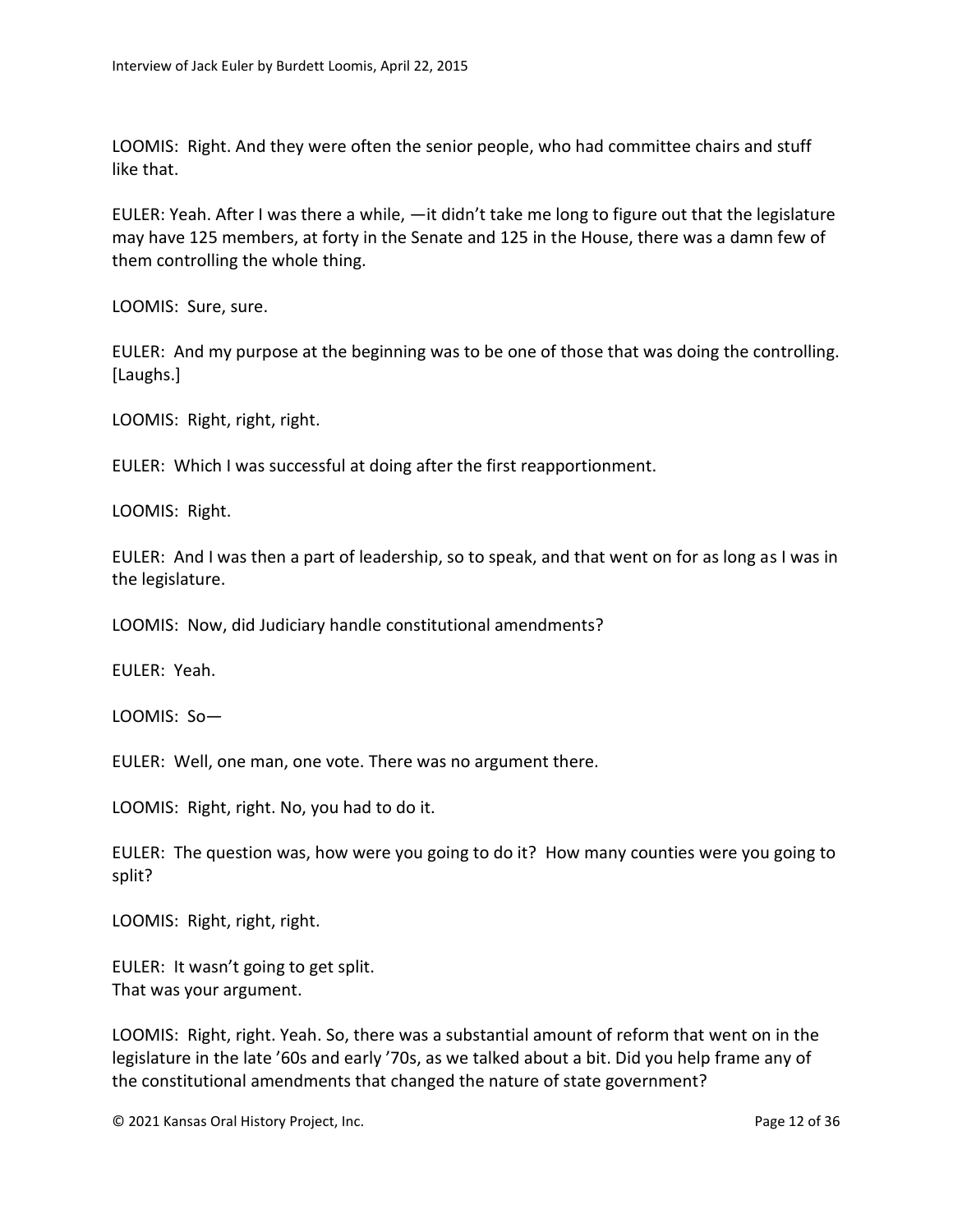EULER: Yeah, and most of what I did was not in committee, and I can't recall whether I was on the Judicial Apportionment Committee, which resulted in the adoption of a new judicial amendment. And I've got a file here on that. As I recall, I might have been chairman of the Judicial Apportionment Committee at that point.

LOOMIS: And what does Judicial Apportionment do?

EULER: They divide the county into judicial districts.

LOOMIS: Okay.

EULER: And you're just switching counties around.

LOOMIS: I see.

EULER: There's a letter here. I'll let you look at this—these files. You could—

LOOMIS: Oh, I see. So, you were on this later on.

EULER: I think I might have been chairman of the Judicial Apportionment Committee.

LOOMIS: Yeah. Right, right, right, right. So that flowed from your service, in part, in the legislature. Because you understood that stuff.

EULER: Yeah.

LOOMIS: So, when you went to Topeka, particularly for the first ninety-day sessions, where did you live?

EULER: The first year, I lived in the Kansan Hotel, which—

LOOMIS: Not the Jayhawk.

EULER: No, no, the original Kansan Hotel

EULER: It was [the] leading hotel for Republicans.

LOOMIS: Is that right?

EULER: The Kansan. That's where all the lobbyists' rooms were there, where they did all their drinking and carousing. And then somebody bought the Kansan out, and by that time, Sam Whoever—some Jewish fellow had built the Ramada. [Transcriber's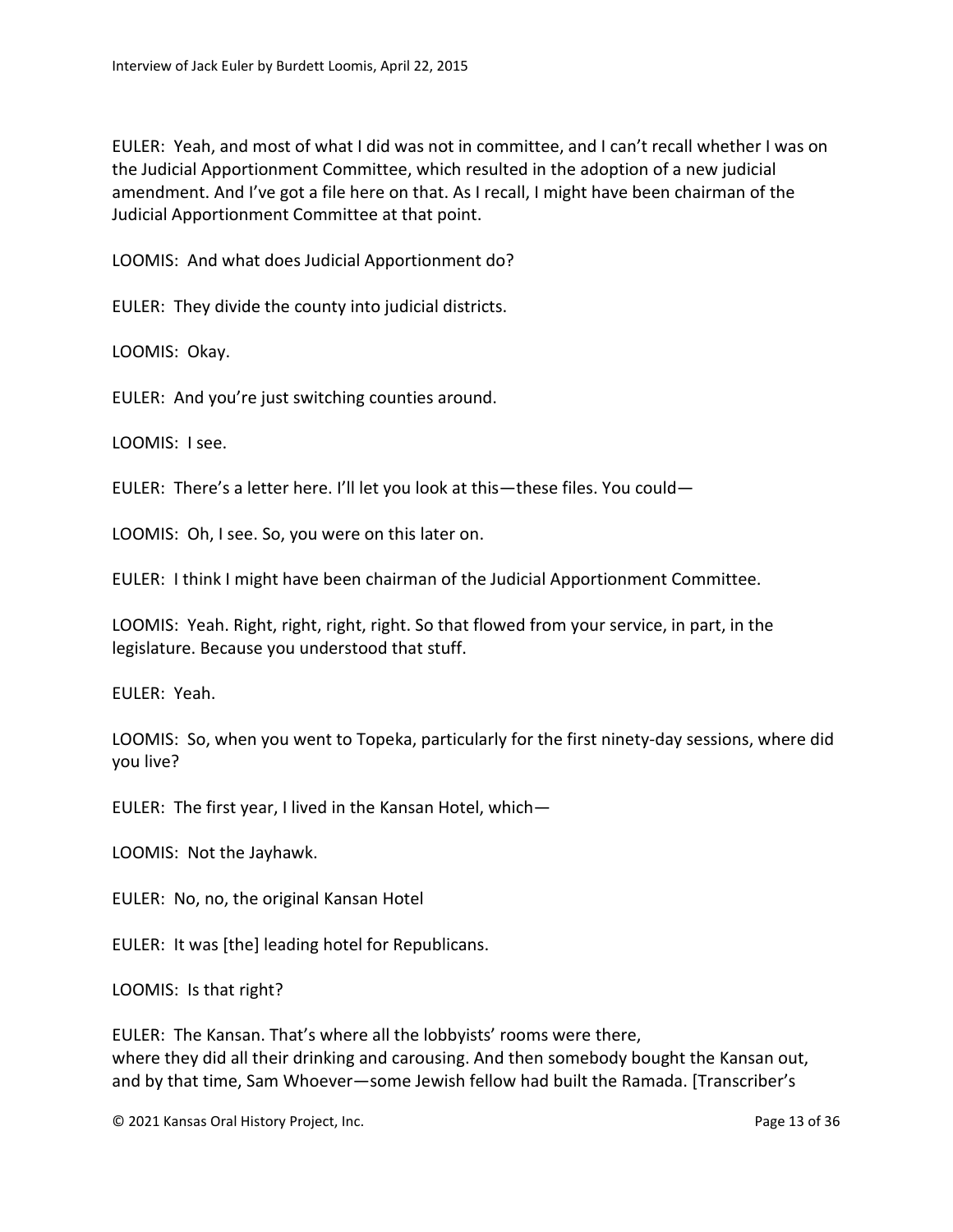note: Sam Cohen. Source: http://cjonline.com/stories/051403/bus\_ramadainn.shtml#.VTmE72Z8s3g ] And the Ramada took over for the Kansan.

LOOMIS: Right. Yeah.

EULER: And all the Republicans who had much influence moved down to the Ramada. So that's where I moved.

LOOMIS: Yeah. And so, did you just stay at hotels throughout your career?

EULER: Yeah.

LOOMIS: Yeah, yeah, yeah. Did you keep up your law practice?

EULER: Well, I didn't very well, and that's one reason that I got out when I did, because I'd been there long enough to know I wasn't going to get very wealthy, eat very well on a legislator's salary, with regard to what job I had there.

LOOMIS: Sure. Yeah, yeah, yeah.

EULER: And I had two young sons that I—and a divorce.

LOOMIS: Oh, dear!

EULER: So, there were several things that just motivated my resignation at the end of the tenth year.

LOOMIS: Right, right.

EULER: And I frankly really regretted having to have to do that because in reminiscing, the best time I've had practicing law, the most enjoyable time, not only practicing law but just making a living has been from '63, when I first went into the legislature, until '73, and then from '73 I got involved in bar politics and legislative politics for another ten years, so that's twenty years, and that's essentially—that twenty years is the most enjoyable time I've had in the practice of law and just in the practice of making a living.

LOOMIS: Mm-hm. But did you have to put stuff on hold?

EULER: I didn't so much. Once I got—in the second half, got rid of the legislative—and then the only time I had to go to the legislature then was in answer to—testifying on bills.

LOOMIS: Right.

© 2021 Kansas Oral History Project, Inc. Page 14 of 36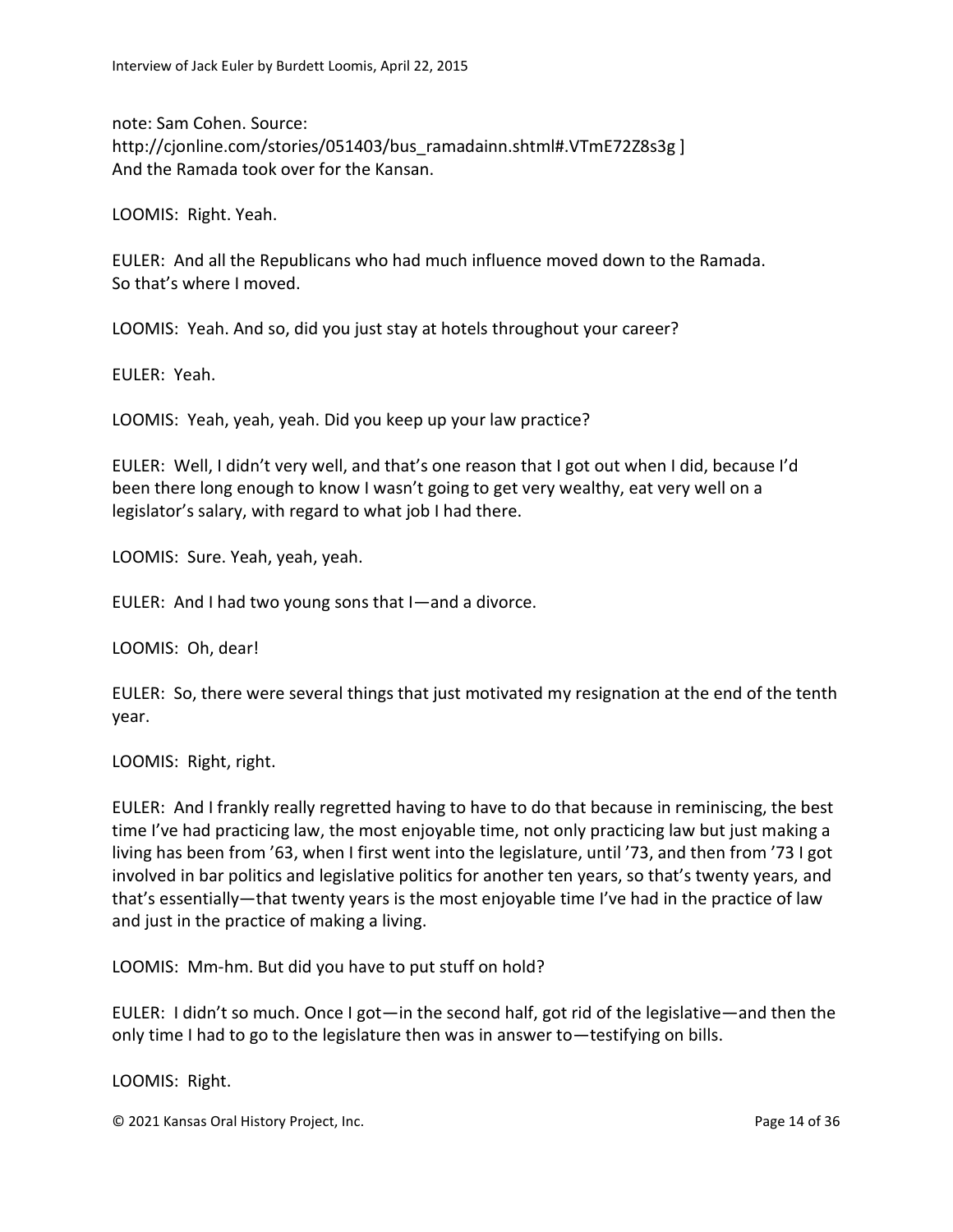EULER: And in addition to that, lobbying bills. I turned into a lobbyist then afterwards.

LOOMIS: Oh, is that right?

EULER: Yeah.

LOOMIS: Who were your clients?

EULER: Well, the main one I had was—[Pause.]—the labor which—

LOOMIS: Oh, really!

EULER: That lets you figure out everything that happened. I suppose why the state farm- —or the state Chamber decided they didn't want to see Jack Euler.

LOOMIS: Yeah.

EULER: I would have treated him just as I would anybody else.

LOOMIS: I'm sure you—yeah, yeah.

EULER: That made no difference.

LOOMIS: Right.

EULER: To them.

LOOMIS: Right. In those days—I mean, I got to know—as I said, I got to know [Duane S.] "Pete" McGill very well when he had become a lobbyist. Was there much of a lobbying community, like in the 1970s or was it—today you get a lot of lobbyists.

EULER: But they're just little lobbyists. The guys making big money were mostly law firms.

LOOMIS: Right, right, right.

EULER: The railroads had their own people, and I stood in real good with all the railroads.

LOOMIS: Mm-hm.

EULER: And labor had their people.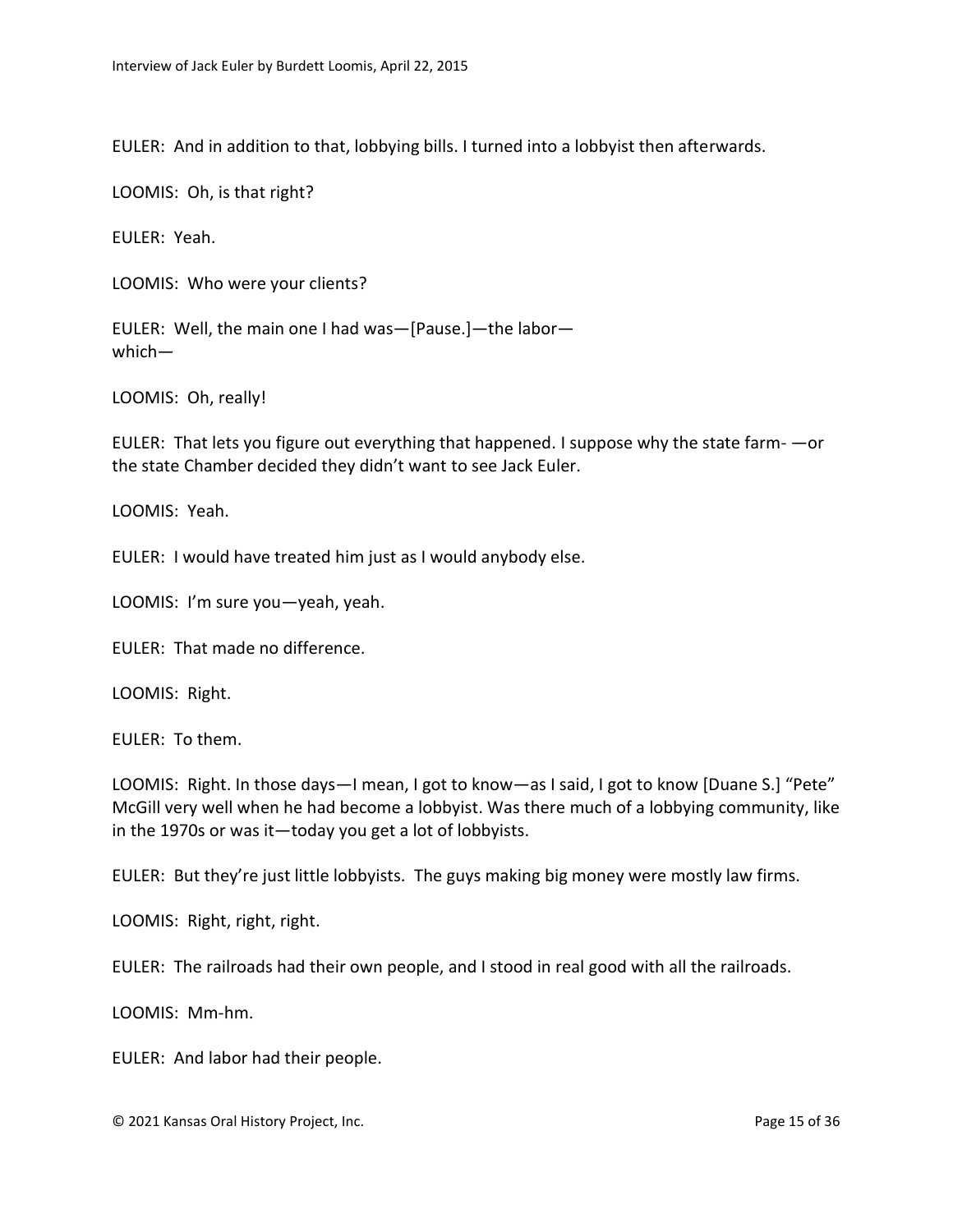LOOMIS: Mm-hm.

EULER: And the beverage [distributors] had a couple of guys, and the banking industry.

LOOMIS: Oh, yeah, the bank has always had—I mean, Jim Maag did well for them, and I assume the [Kansas] Farm Bureau.

EULER: The Farm Bureau had their people. That's right.

LOOMIS: Yeah, yeah, yeah.

EULER: And mostly that's—I'm not going to say that's all of the people, all of the institutions that had separate people, but that's most of them.

LOOMIS: Yeah. I think that what McGill did—he wasn't the first lobbyist at all, but he showed you could make a lot of money being a contract—

EULER: There you go. He made a living. Pete did that.

LOOMIS: Yeah.

EULER: And ran it for four or five years or more.

LOOMIS: Oh, yeah, yeah.

EULER: Before some of the other organizations got so big that they wouldn't hire Pete. They'd hire two or three other people to do what Pete was doing.

LOOMIS: Right, right. You talked a lot about Judiciary. Was that the major focus of your work in the legislature, to do the Judiciary stuff?

EULER: No. As it developed, as I got down there and got better established, it was the lesser part because I had a pretty big influence in the House and the Senate on legislation that affected lawyers.

LOOMIS: Okay.

EULER: So that turned me loose to look at other areas. Schools—I passed lots of legislation that related to schools and reapportionment [in ] schools, but that was the time when the legislature was really changing the law a lot with reference to schools.

LOOMIS: Right, right. Consolidating—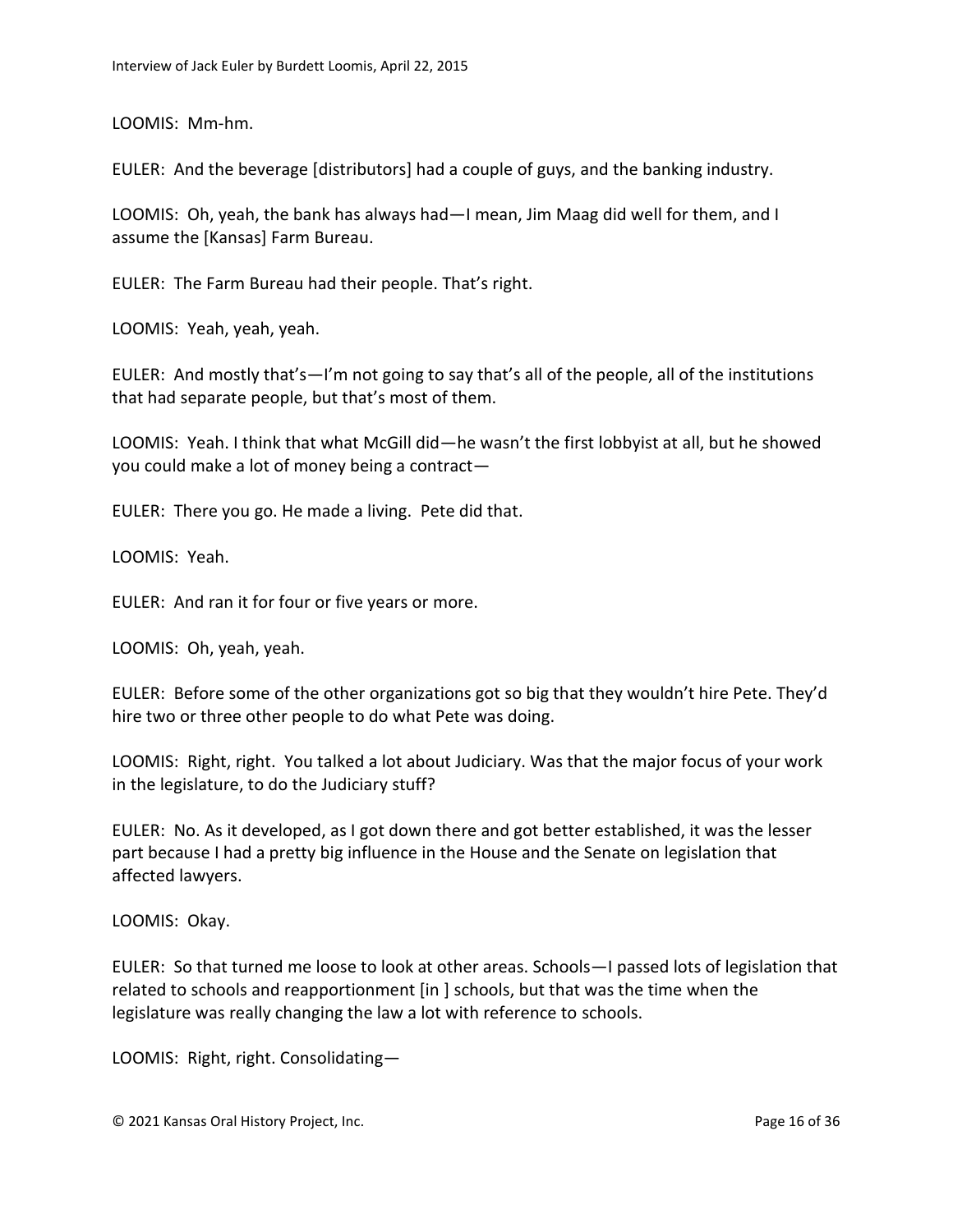EULER: Yeah.

LOOMIS: At one time—correct me if I'm wrong—every school was its own school district.

EULER: Right. Yeah.

LOOMIS: Like, that's staggering.

EULER: And there was a bill on schools that determined whether or not a school district was going to be consolidated with another school district, and I got an amendment approved which let the local members of those districts decide that which didn't make anybody very happy. I did that on two or three other things that don't come to mind today.

LOOMIS: Mm-hm.

EULER: In other words, after I'd been there five years, I could pretty much—unless it was something that was obviously impossible, I could pretty much get done what I wanted done.

LOOMIS: Right.

EULER: I did it because I knew the influential people, the 10 or 20 or 30 percent that I'm talking about in both houses. That, again, —as I say, that's where the influence and the decisions are made.

LOOMIS: One of the places, if we can talk about the Senate, that decisions are made, and it's often fun to watch, are conference committees.

EULER: Yeah.

LOOMIS: So, I assume you took part in a lot of conference committees—

EULER: Oh, yeah.

LOOMIS: What were they like in those days when you went into conference?

EULER: The biggest one I had, the one that created the biggest furor I was on a conference committee on the House side, with John [D.] Bower, who was the chairman of the House Education Committee, and somebody else. I can't recall who. And we were asked to be the conference committee's—on a certain bill—it's been so long ago; that's forty years ago—

LOOMIS: Whatever.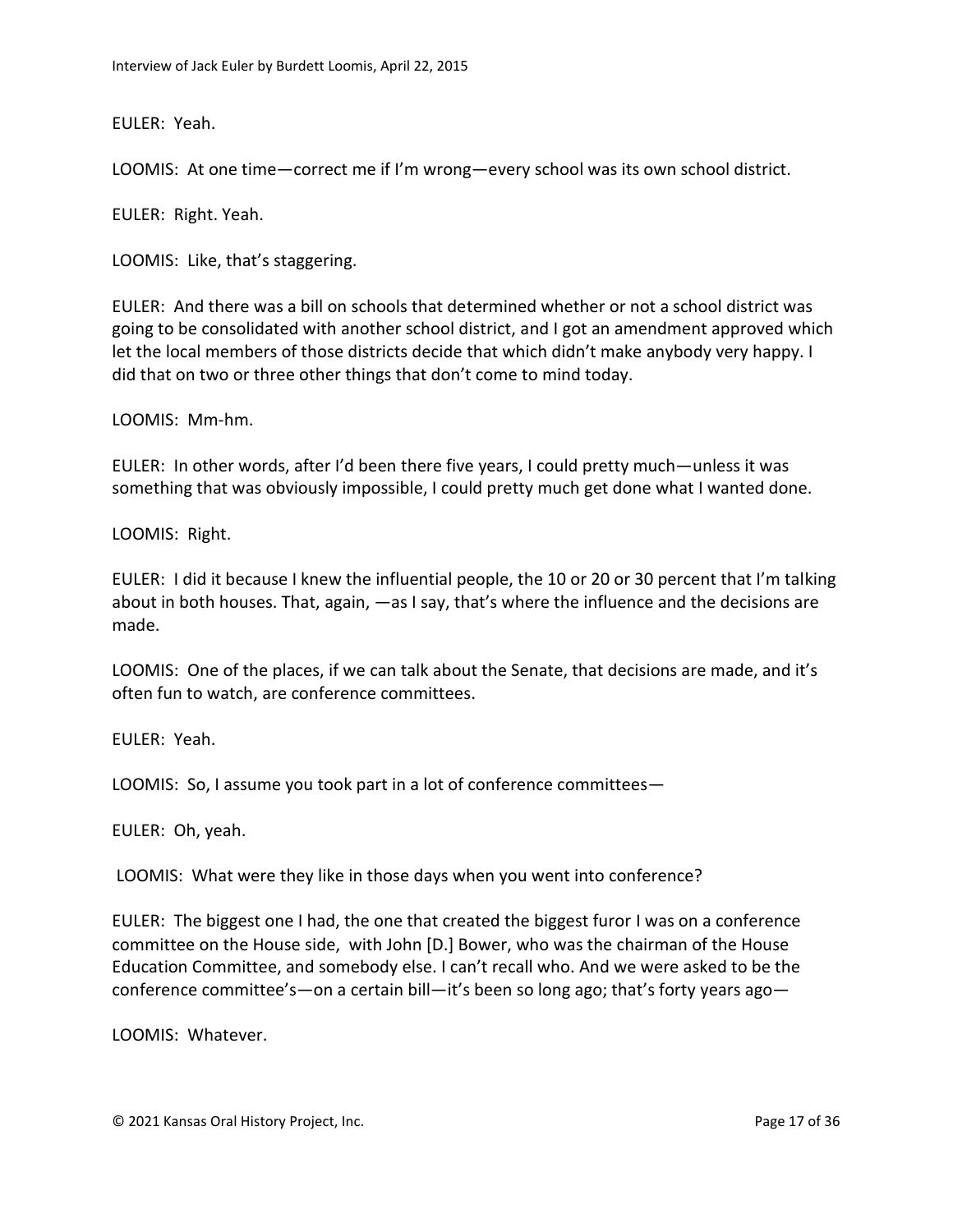EULER: And I stacked this conference committee such that it could never reach an agreement. Usually, the conference committees would agree to disagree or agree to—or agree.

LOOMIS: Right, right.

EULER: And if they agreed, then it became law.

LOOMIS: Right.

EULER: If it agreed to disagree, then you simply asked to appoint a new conference committee.

LOOMIS: Mm-hm.

EULER: And so on the House side always came back, agreed to disagree. In other words, they couldn't pass a damn law because they couldn't get the House committee to come up with two members.

LOOMIS: Is that right? Okay.

EULER: It was an education bill.

LOOMIS: Right.

EULER: I can't recall what.

LOOMIS: Right.

EULER: But it was something that took them by surprise, and that, I think, —

LOOMIS: It never did become law?

EULER: No. And it really became well known, what was going on.

LOOMIS: I see. Yeah, yeah.

EULER: [Chuckles.]

LOOMIS: Did you ever have any thoughts about running for the Senate or other higher office?

EULER: Well, I did run for the Senate, but I waited too late to file, to begin with, and I waited too late to try and get the job. I should have—I could have been appointed, I'm reasonably confident, if I had made an effort after—some senator, and now I can't recall who—took a higher job or something.

© 2021 Kansas Oral History Project, Inc. Page 18 of 36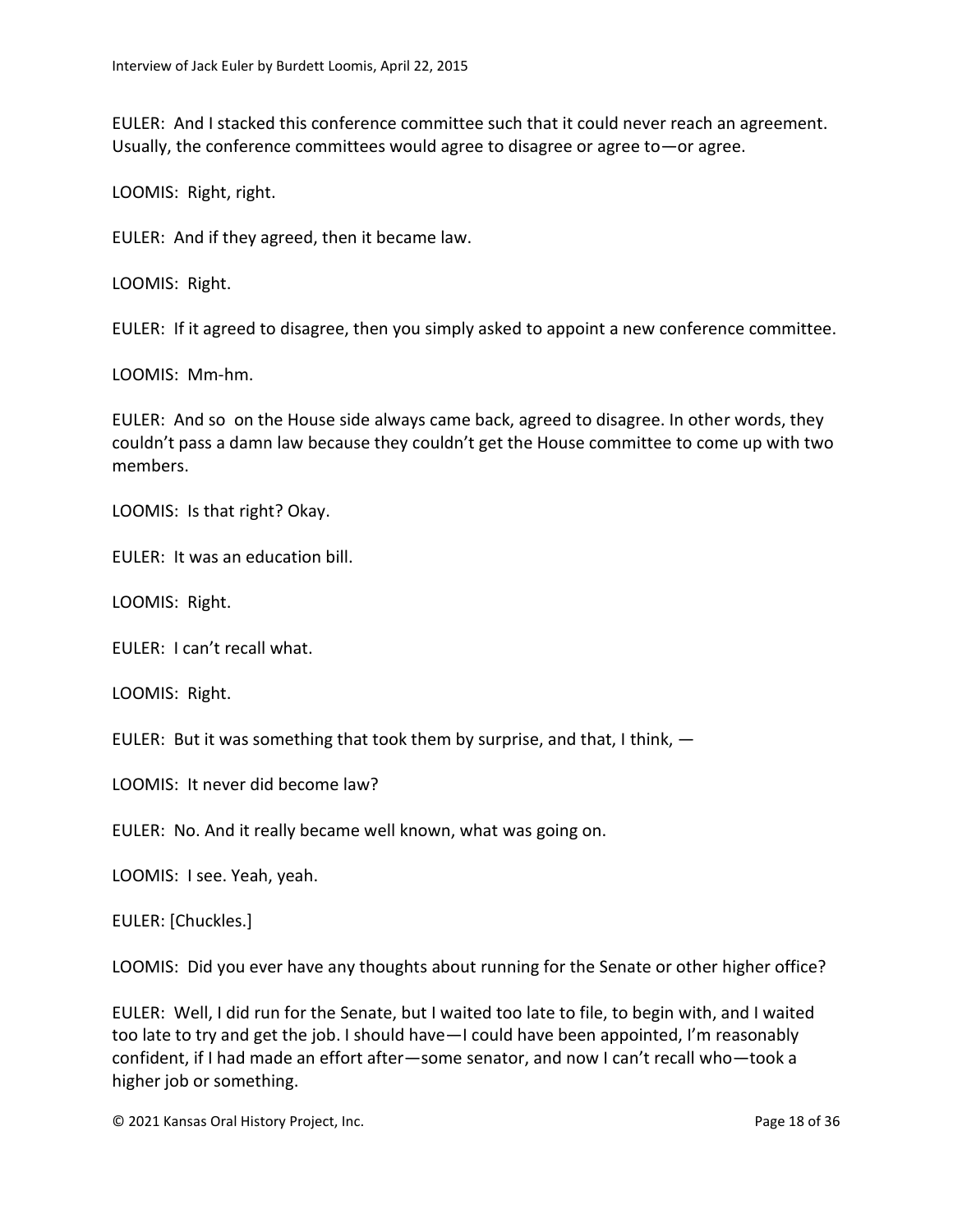LOOMIS: This is when you were in the House.

EULER: Yeah. And Francis Gordon, who had taken my position or at least at some point in time after I had the job—

LOOMIS: Oh, I see. Okay.

EULER: And he was the House member that was eligible to be appointed to the Senate, and instead of my making an effort by going out and asking all members of the appointing committee to appoint me rather than Francis [Gordon I didn't do a thing. I just figured, Well, I'll wait and run at the next regular election, and hopefully I can win then, or I wouldn't have done it that way.

LOOMIS: Mm-hm. Sure.

EULER: But I was wrong.

LOOMIS: Mm-hm.

EULER: Francis [Gordon] got the job by the appointment, and then—yeah. So, I didn't contest his appointment.

LOOMIS: Right.

EULER: But I did contest his reappointment, his election.

LOOMIS: So, he could run as sort of an incumbent.

EULER: Yeah, I let him finish out the term.

LOOMIS: Yeah, yeah, yeah.

EULER: But I contested him on the new term.

LOOMIS: Mm-hm.

EULER: And I didn't get it done.

LOOMIS: —that was in the Republican primary.

EULER: Yeah, yeah.

© 2021 Kansas Oral History Project, Inc. Page 19 of 36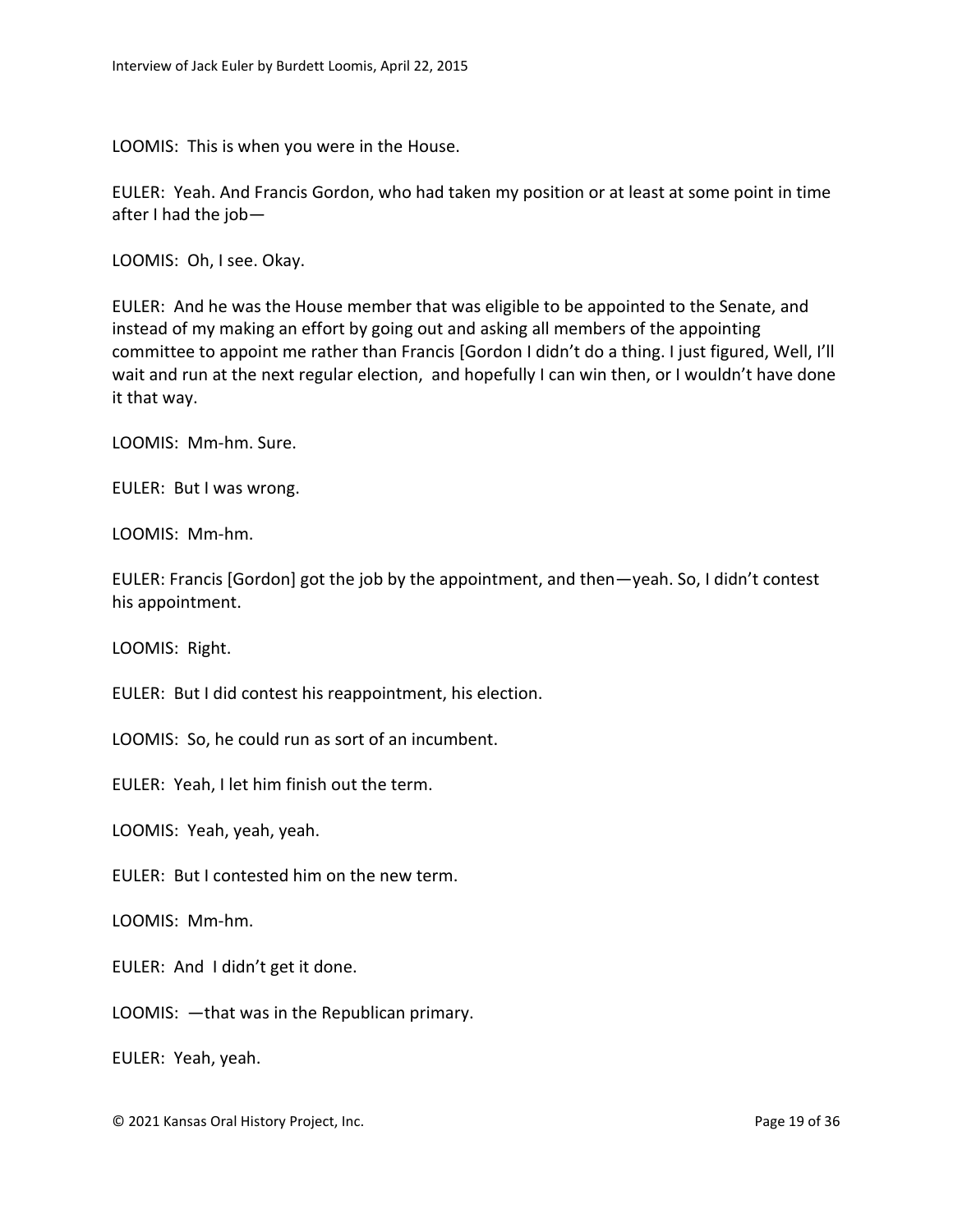LOOMIS: So, has this area always been Republican?

EULER: Pretty much, yeah.

LOOMIS: But you get to Atchison, there's—

EULER: Atchison is—well, today and for the last fifteen, twenty years it's been pretty much 50:50.

LOOMIS: Right, right. Yeah. You alluded to this a little before, about how enjoyable it was to be—

EULER: And not only was it enjoyable to do the work, it was just as much fun to go to all these big dinners that these lobbyists would put on.

LOOMIS: Uh-huh. So, you mentioned the lobbying rooms. Those were put out of business a few years later, although there's always something.

EULER: Well, yeah, they did it a different way.

LOOMIS: Right, right. But what were the lobbying rooms like? What would go on?

EULER: Well, I didn't get drunk or anything.

LOOMIS: No, no, no.

EULER: But you could drink all the booze you wanted.

LOOMIS: Mm-hm. How did that affect—make—do the work of the legislature?

EULER: In my opinion, it didn't.

LOOMIS: So—

EULER: My opinion is that that same dinner, 15 percent of the guys were members—it was usually males.

LOOMIS: It was always—at that time, absolutely.

EULER: Were running the legislature. They weren't in any way influenced by [crosstalk; unintelligible; 53:35].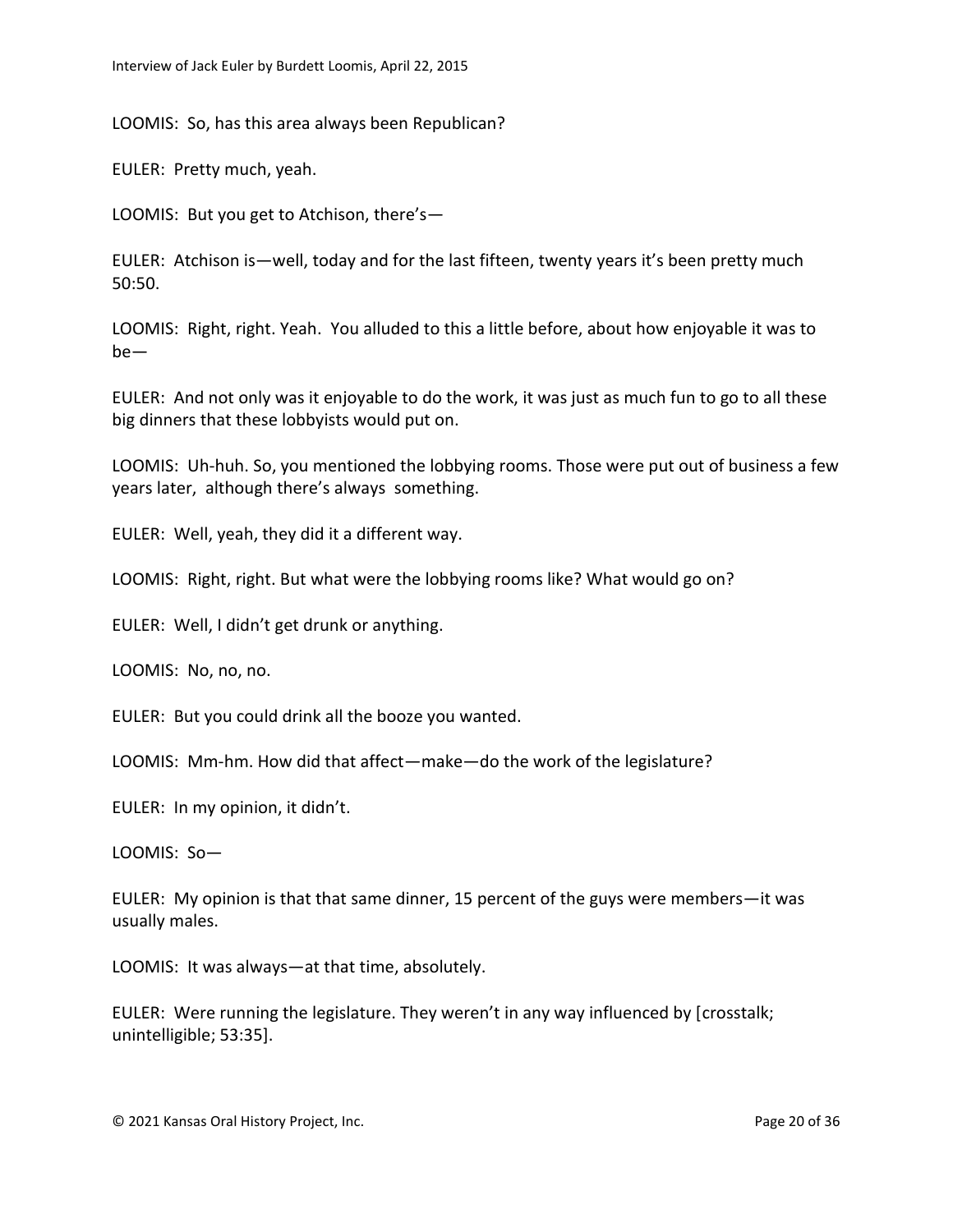LOOMIS: Oh, no, I wasn't—yeah. I was just thinking more in terms of reaching some—having some informal conversations away from the legislature that might have ended up—

EULER: —these influential people had their influence on the so-called less prominent ones.

LOOMIS: Mm-hm.

EULER: They could bring them along.

LOOMIS: Right, right.

EULER: That's why—what happened—in my opinion, what happened in the lobbyist rooms made no difference. They didn't change anybody's mind.

LOOMIS: Right, right.

EULER: Now, I think that the Chamber perhaps and some of the organizational groups don't agree with that statement I made, -

LOOMIS: Right.

EULER: —but I really am confident that what any member of the legislature, without regard to his prominence, did in any of these lobbyist rooms did not influence—the fact that he was a good friend of that lobbyist did not by itself cause him, that legislature, to vote his vote to the so-called friend of his, lobbyist friend.

LOOMIS: During your time and most of the legislature but certainly all during your time, Republicans were the majority and sometimes a pretty big majority in the legislature.

EULER: Right.

LOOMIS: What were your relations with the minority party?

EULER: Mine were always good.

LOOMIS: I mean, would you just talk with them on a regular basis?

EULER: Yeah, yeah.

LOOMIS: Yeah. All right.

EULER: And that caused me a lot of trouble.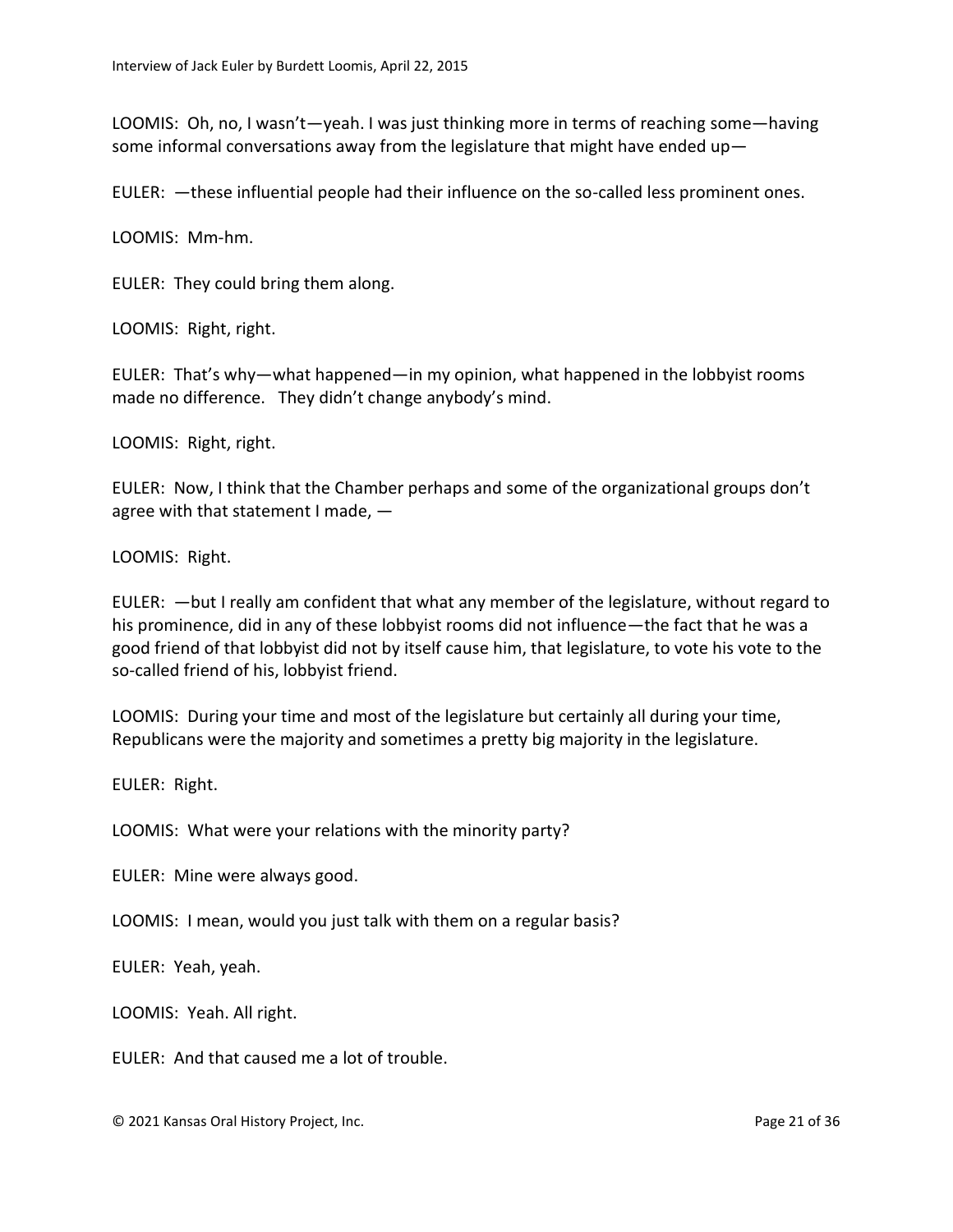LOOMIS: Is that right?

EULER: In my opinion, it caused me to be beat for speaker.

LOOMIS: Right, right.

EULER: I was unaware that somebody was trying to beat me for Speaker. I thought that my opponent was Calvin Strowig and little did I know, not only was my opponent Calvin Strowig but it was also the state Chamber of Commerce and the state Farm Bureau.

LOOMIS: Right, right.

EULER: That's two groups that I know worked their butts off to beat me.

LOOMIS: Right, right. Again, you get—those leadership elections are the toughest ones.

EULER: I'd say probably, yeah, that's the most contested election that they've had down there in this last forty years.

LOOMIS: Yeah, yeah. But after that was over, you were retained as—you know, was it pretty much no hard feelings?

EULER: Yeah, yeah.

LOOMIS: I mean, I do think—I mean, I don't want to get too much in the legislature today, but you do see some changes in the legislature as it exists more recently.

EULER: Yeah, it's a lot different now. I tell you; you talk to the people that's been there under the old—the way it used to be and the way it is now, and they'll tell you it's no longer the enjoyable time it used to be.

LOOMIS: No, I think that everybody—you know, I think that's one of the uniform conclusions that people I've talked—

EULER: Is it?

LOOMIS: Absolutely. Oh, no. And I think—often with, you know, with regret and I think some sorrow that it's a different [crosstalk; unintelligible; 57:46].

EULER: Well, [David J.] "Dave" Heinemann would probably tell you this.

LOOMIS: Oh, yeah, absolutely. But [Michael L.] "Mike" Johnston --I mean, all these guys. Yeah.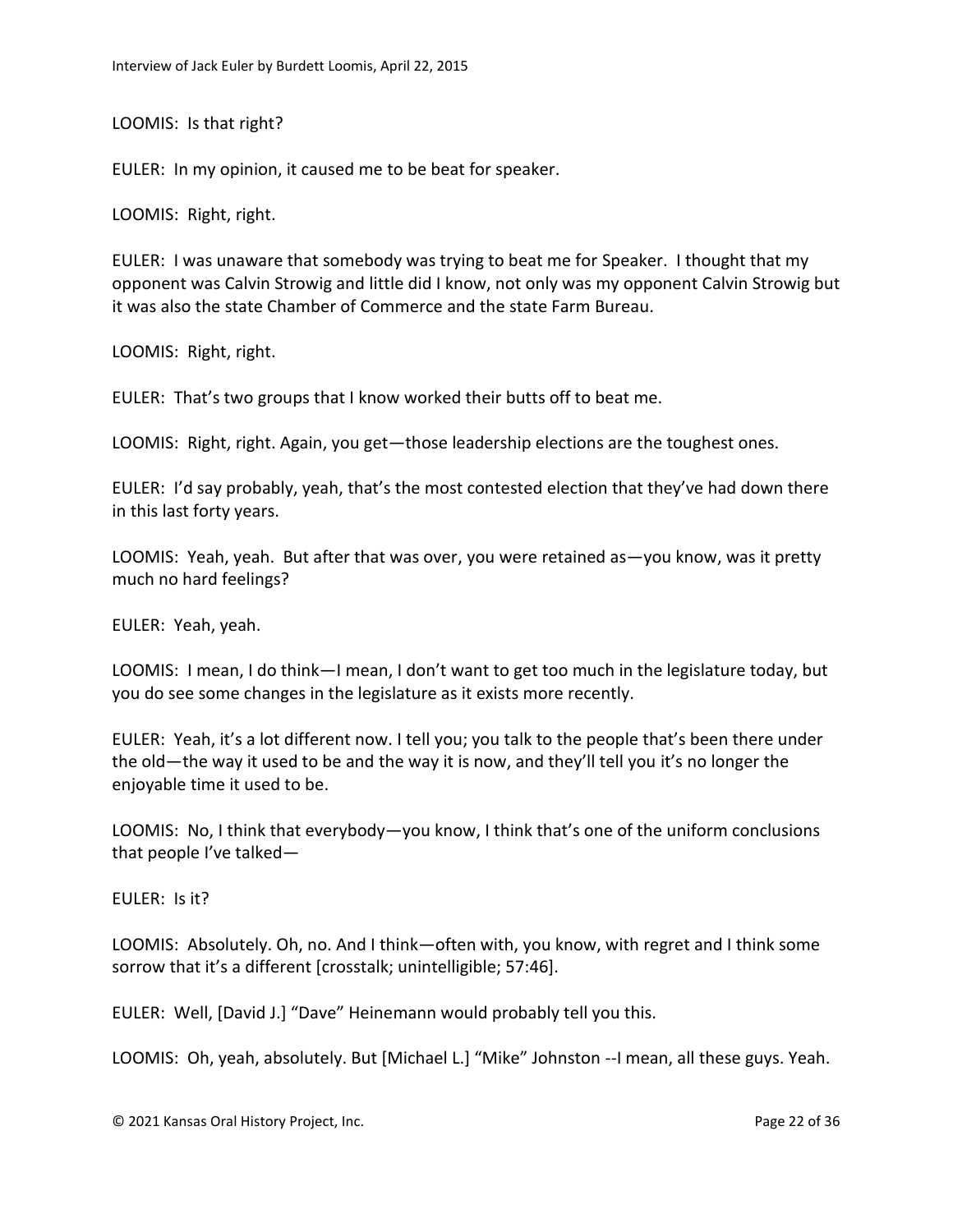EULER: Yeah, Mike was a good man. He was from [Parsons], I think. A Democrat, wasn't he?

LOOMIS: Right, right, right. So how do you think—you were a legislative—what? in your late 20s, early 30s?

EULER: In my 30s. My entire thirties, from 31 to 42.

LOOMIS: How do you think that—I mean, you talked about the enjoyment, but, you know, having that experience, how do you think that affected your approach to law and how you you know, what you did the rest of your life?

EULER: Looking at how age has changed me, and I've been active in the practice of law ever since I started, I will say that I just was more capable from the time I was thirty-five to forty-five than I was the time I was forty-five to sixty-five, and I've been practicing law during all of that time.

LOOMIS: Sure.

EULER: But you just—you just found it easier to get things done. I think a lot has to be done between the House and the Senate, —

LOOMIS: Yeah.

EULER: —and there was a lot of good feeling, again, among the 5 or 10 or 15 percent of the people on both sides of the House [sic]. They were doing all this work for the House, both houses.

LOOMIS: You know, sometimes speakers and leaders get a lot of publicity. Can you think back and think of one or two legislators who might not have always been in the spotlight but were in that group of 10 or 20 percent that really helped get things done? Can you see what I mean there?

EULER: [It doesn't] come to mind right now, but there are two or three that—Ross [O.] Doyen was a guy that—a nice fellow, but he never was a part of that game.

LOOMIS: It's really remarkable. That comes up frequently. And I think particularly the -

EULER: I liked Ross.

LOOMIS: —latter part of his career in particular. And I regret that he wasn't alive to interview.

EULER: He was not the only one.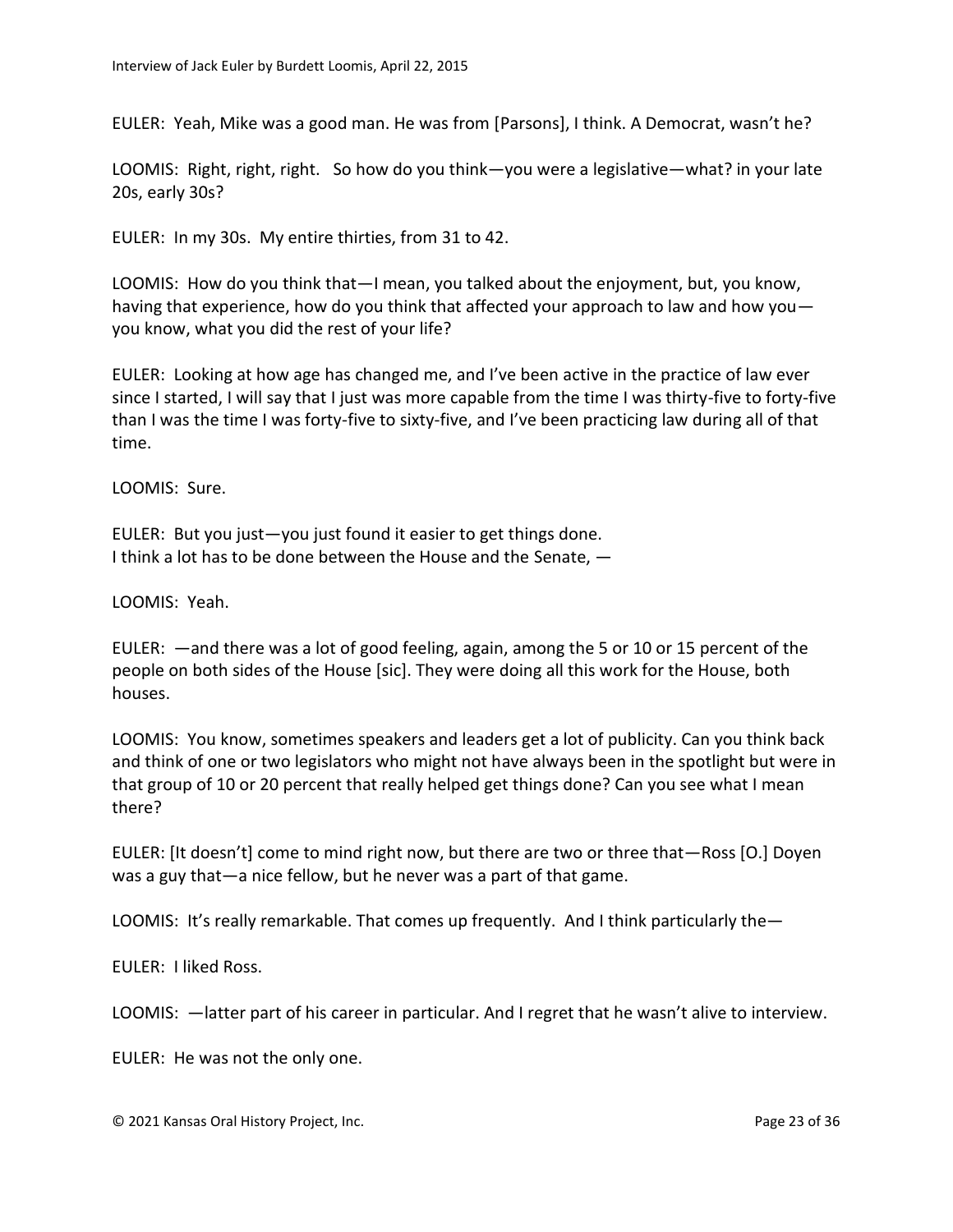LOOMIS: Right.

EULER: Ted [Hutchinson]. Nice guy. I forgot Ted's name, but I had—John [F.] Hayes had a great influence over Ted. Anytime I needed Ted's vote, that's where I [unintelligible; 61:10].

LOOMIS: [Laughs.]

EULER: And I had two or three more like that.

LOOMIS: Yeah. So, you could actually reach out and say—

EULER: Yeah, yeah. Another good man I had was John Unruh, U-n-r-u-h, who was a heavy equipment dealer out of Montezuma, and a very likeable guy and very influential.

LOOMIS: Right, right, right.

EULER: Another one: I mentioned Don Amrein, and Don was—he just was always on the other side of me pretty much [unintelligible; 61:54], if there was any controversy.

LOOMIS: Hmm.

EULER: He was not among that group that made the decisions.

LOOMIS: Yeah, yeah.

EULER: And, again, I liked Don.

LOOMIS: Mm-hm. Your term not completely but roughly corresponded to much of the [Gov. Robert B.] Docking era.

EULER: And that was some of my—the way I got some of my prominence was raising hell with the Dockings.

LOOMIS: Oh, is that right?

EULER: Oh, I just tore them up every time. And Calvin never had much to say, you know, or if he did, it was in a lot milder terms than the ones I was using.

LOOMIS: What was the type of quarrel you had with the Dockings?

EULER: Well, you know, they were always crying about taxes and reducing taxes and doing things there that cost money, and I spent time raising hell with them for wanting more taxes.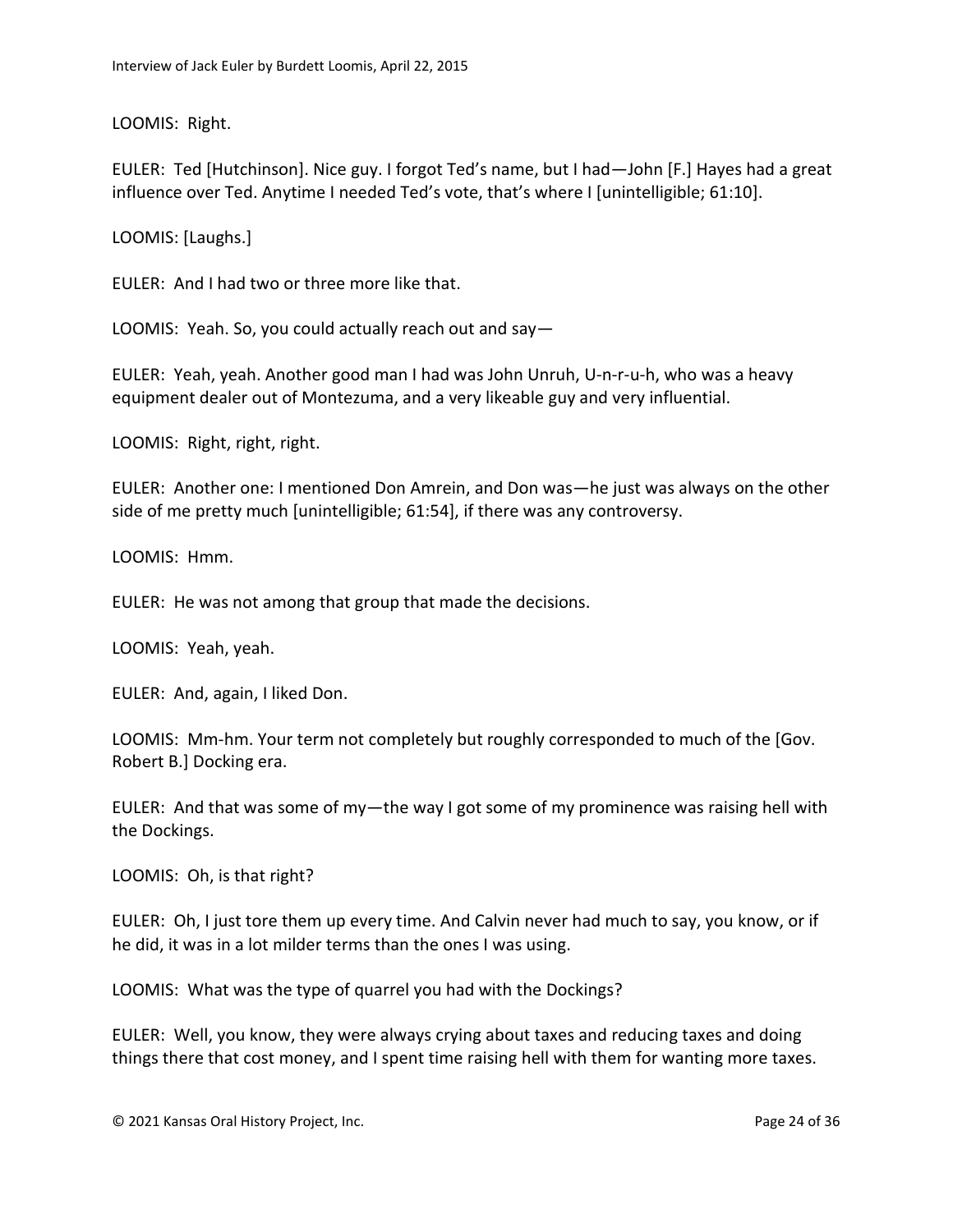LOOMIS: You wanted more taxes.

EULER: No, they wanted more taxes.

LOOMIS: Oh, they wanted more taxes. I see.

EULER: Any time they wanted any tax, why, I was usually against it.

LOOMIS: Did you know Bob Docking personally?

EULER: Yeah. Oh, yeah, sure. And I liked Bob. I will say when he was there, he was a relatively young man. He used to get so goddamned drunk.

LOOMIS: I know. He has this great reputation—I mean, not—but substantial reputation along those lines.

EULER: It was not good.

LOOMIS: Yeah, yeah. I think that was a little different era—

EULER: It was, yeah. There was more drinking.

LOOMIS: —in some ways.

EULER: Yeah.

LOOMIS: Did you ever have any aspirations to run for the U.S. House?

EULER: No. If you're going to do that, you've got to devote your life to it.

LOOMIS: Right, right.

EULER: And I didn't want to do it.

LOOMIS: Were you active in any of the statewide campaigns for people running for Governor or anything like that?

EULER: Yeah. Oh, yeah.

LOOMIS: Did you work for [Gov. Robert F.] "Bob" Bennett?

EULER: Oh, yeah. Bob Bennett was a good friend of mine.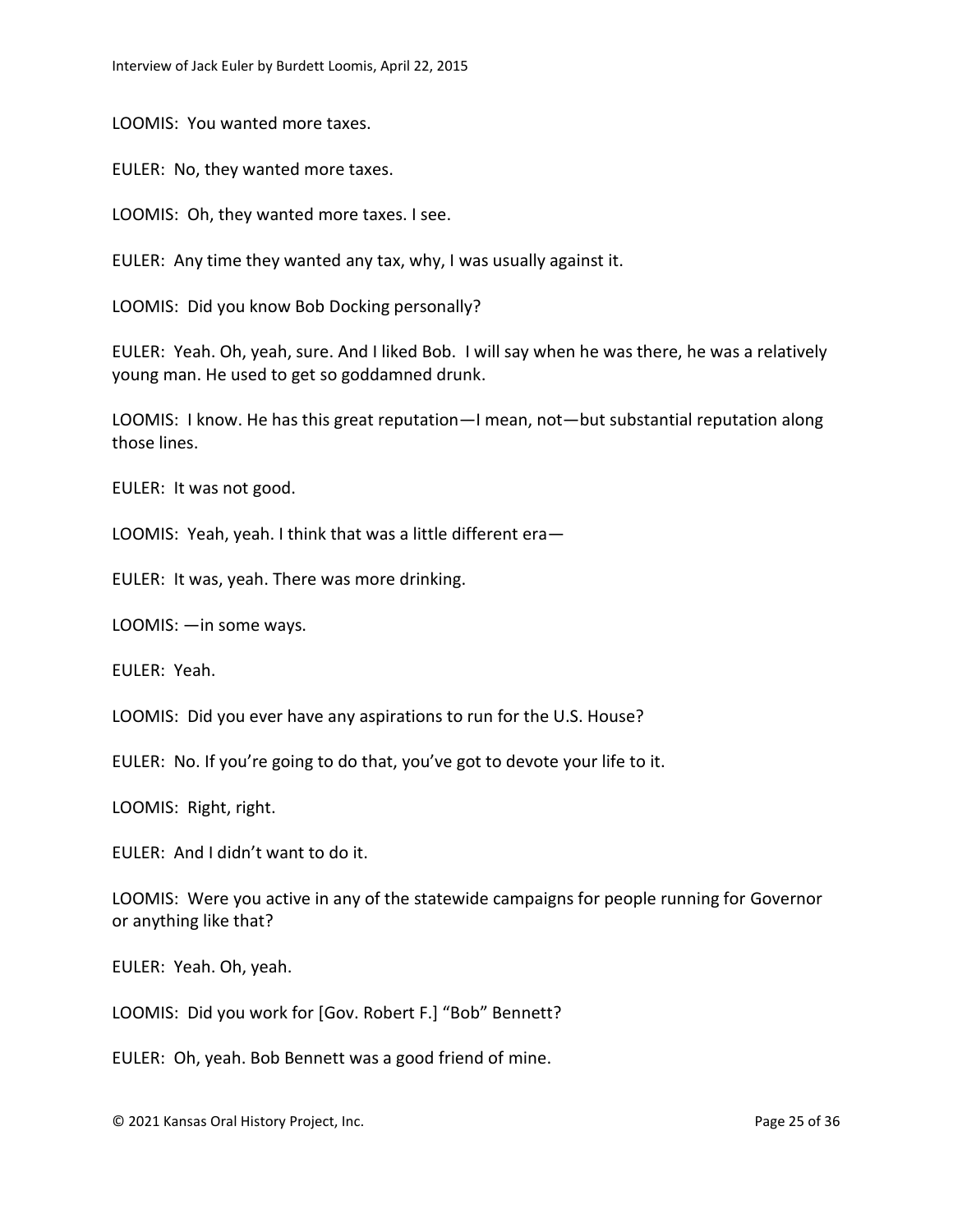LOOMIS: Yeah.

EULER: We worked closely together in the legislature. In the Senate, it was Bennett and— [Pause.]—somebody. Bob was really one of the more influential people that I ran across [in state] government. In my opinion, he was a most intelligent, capable Governor.

LOOMIS: You know, everybody says that. That's a common—and I don't doubt that it's true. How did he get—did he just convince you you were doing the right—

EULER: He was smart.

LOOMIS: Yeah.

EULER: He just come up with the answers before anybody else did.

LOOMIS: Uh-huh. And he was a worker. I mean, he'd anticipate your objections.

EULER: He was the conservative part of the combo of Bennett and—

LOOMIS: And [Norman E.] Gaar?

EULER: Gaar! Norman Gaar.

LOOMIS: Yeah, Norman Gaar. Right.

EULER: He was a good friend of mine. Gaar was the—and, again, super smart.

LOOMIS: Right, right.

EULER: He was the moderate one of the two.

LOOMIS: Right.

EULER: But they were real good friends.

LOOMIS: For a while. [Laughs.]

EULER: Until Bob got out of the Legislature.

LOOMIS: Yeah, yeah. They—

EULER: Bennett and Gaar. God almighty, they had a lot of bills then. If you looked at those—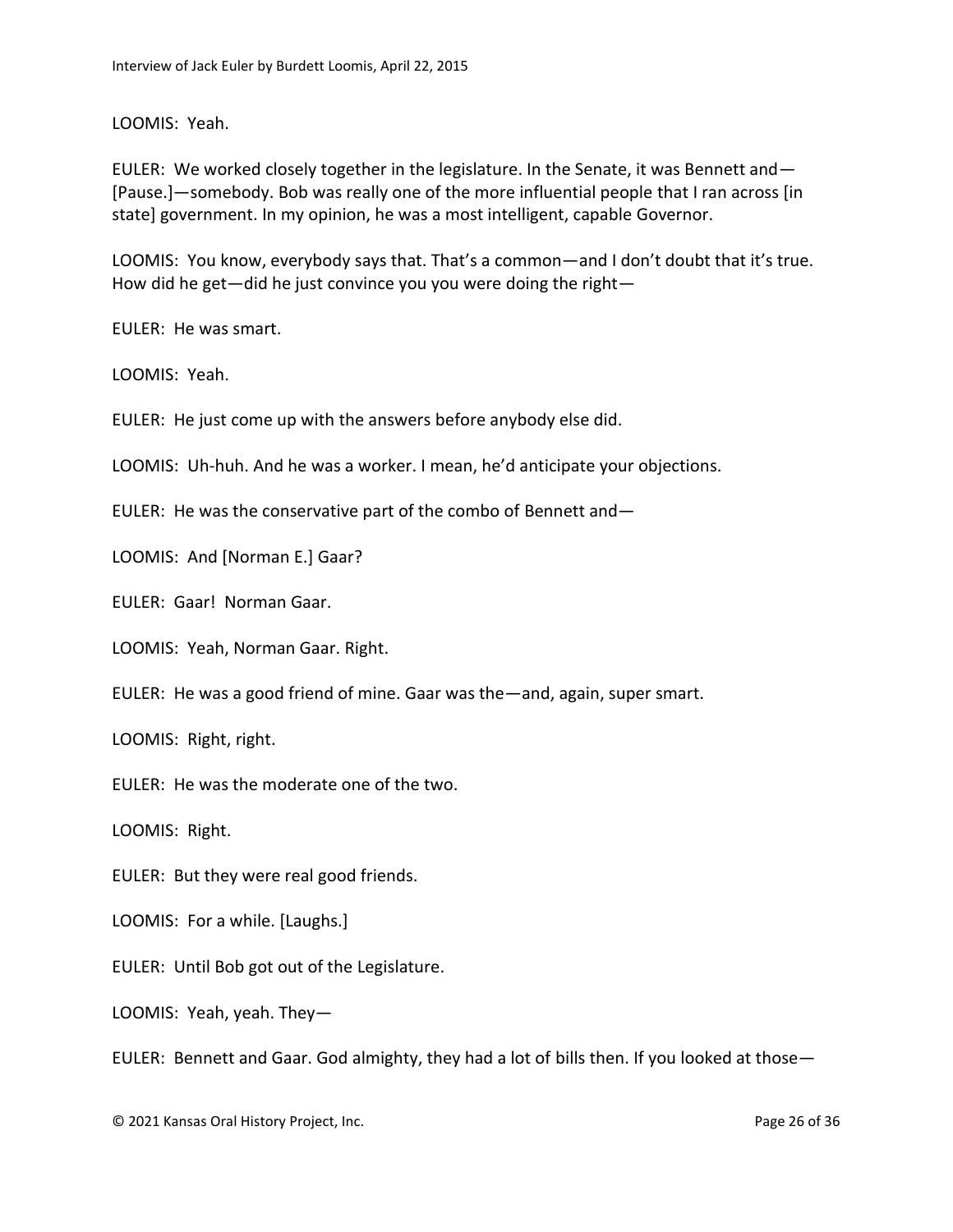LOOMIS: Oh, I have.

EULER: —old calendars back in those years.

LOOMIS: Yeah, yeah, yeah.

EULER: You see where Bennett and Gaar introduced a lot of bills.

LOOMIS: Mm-hm. And it's interesting. You know, they were coming from Johnson County. So how did he get people from western Kansas to go along with him?

EULER: He just got certain numbers of them. I mean, he had—who was the guy from Larned.

EULER: Who was from Larned?

LOOMIS: We can look it up. So, he had people from the western part of the state.

EULER: Two or three of them.

LOOMIS: Yeah.

EULER: And they got the rest of them, like I told you.

LOOMIS: Yeah. And you can, of course, make deals on—were you involved in highways at all?

EULER: No, not too much. There really wasn't much done in highways then, when I was in the legislature. There wasn't much money, —

LOOMIS: Yeah.

EULER: —was the problem.

LOOMIS: Yeah, yeah, yeah. So, it sounds like you had fun as a legislator.

EULER: Oh, I did. I had a great—as I told you, it was the best twenty years of my life.

LOOMIS: Yeah. So, would you, like, go down there on Monday morning and come back Thursday or Friday?

EULER: Usually, yeah.

LOOMIS: Yeah, yeah. How did you deal with two young boys?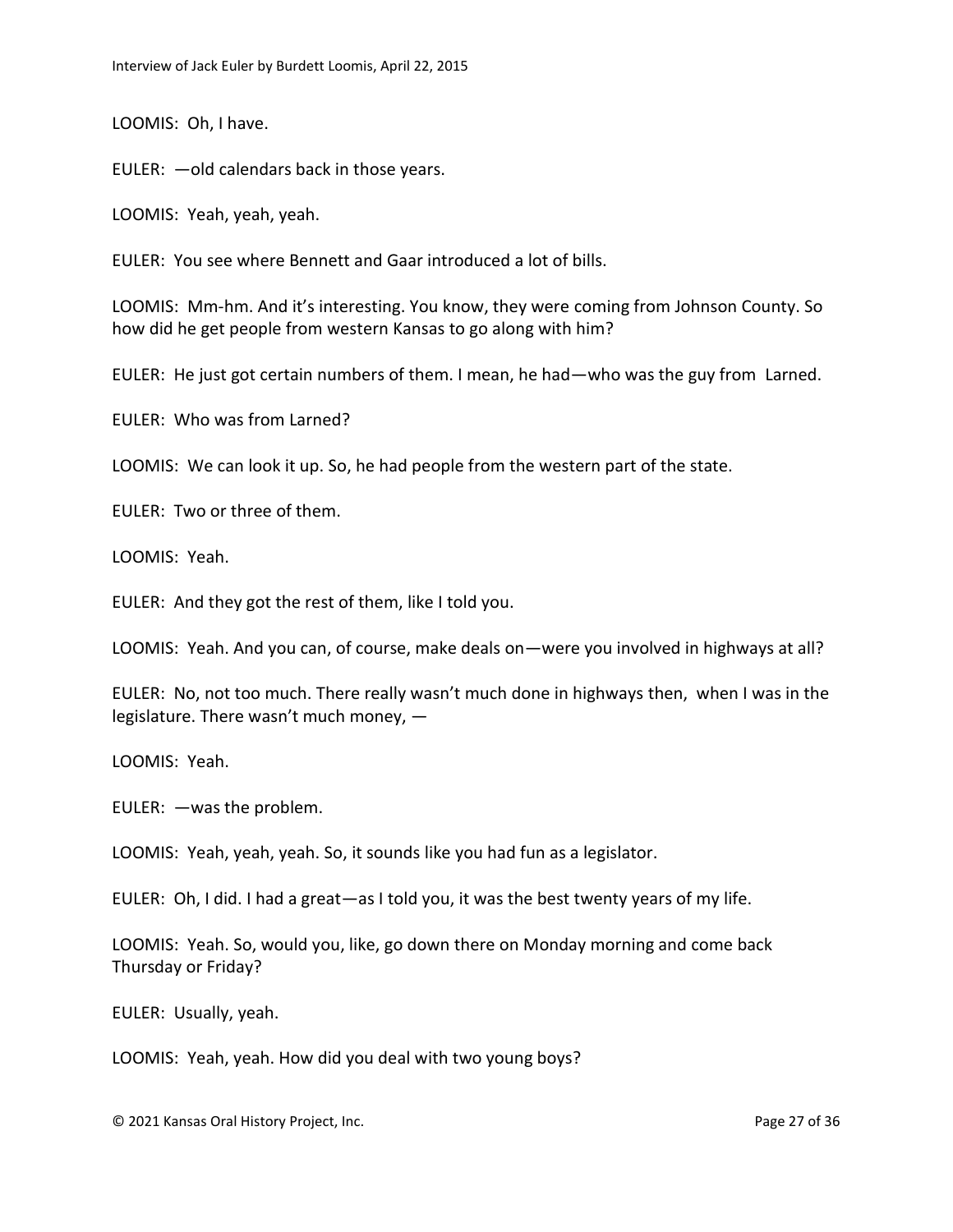EULER: That's why I came home. There's one of them up there. [Apparently points to a photograph.]

LOOMIS: Right. And so, you got divorced. You get remarried?

EULER: To another woman, yeah.

LOOMIS: Yeah. Right, right, right. Right, right, right. [Laughs.]

EULER: It wasn't my idea, but—

LOOMIS: Well, —

EULER: —it was partly my fault.

LOOMIS: [Laughs.]

EULER: I never denied that.

LOOMIS: I don't know. I've got—you know, I'm pretty run out here of questions. Is there anything I haven't touched on, part of the legislative life that was important that I haven't—we haven't at least discussed a bit?

EULER: Well, we haven't—there were some members, influential members who never reached the hallowed vale, so to speak,  $-$ 

LOOMIS: Yeah, yeah, yeah.

EULER: —but were still excellent people. And one prime example and good friend of mine was Ralph [E.] Skoog. He just was awful smart.

LOOMIS: Yeah, yeah. I had a great time interviewing him in Topeka probably about six weeks ago.

EULER: Did you?

LOOMIS: Yeah, yeah.

EULER: He's retired, I think, hasn't he?

LOOMIS: Oh, yeah.

EULER: I haven't seen Ralph in—

© 2021 Kansas Oral History Project, Inc. Page 28 of 36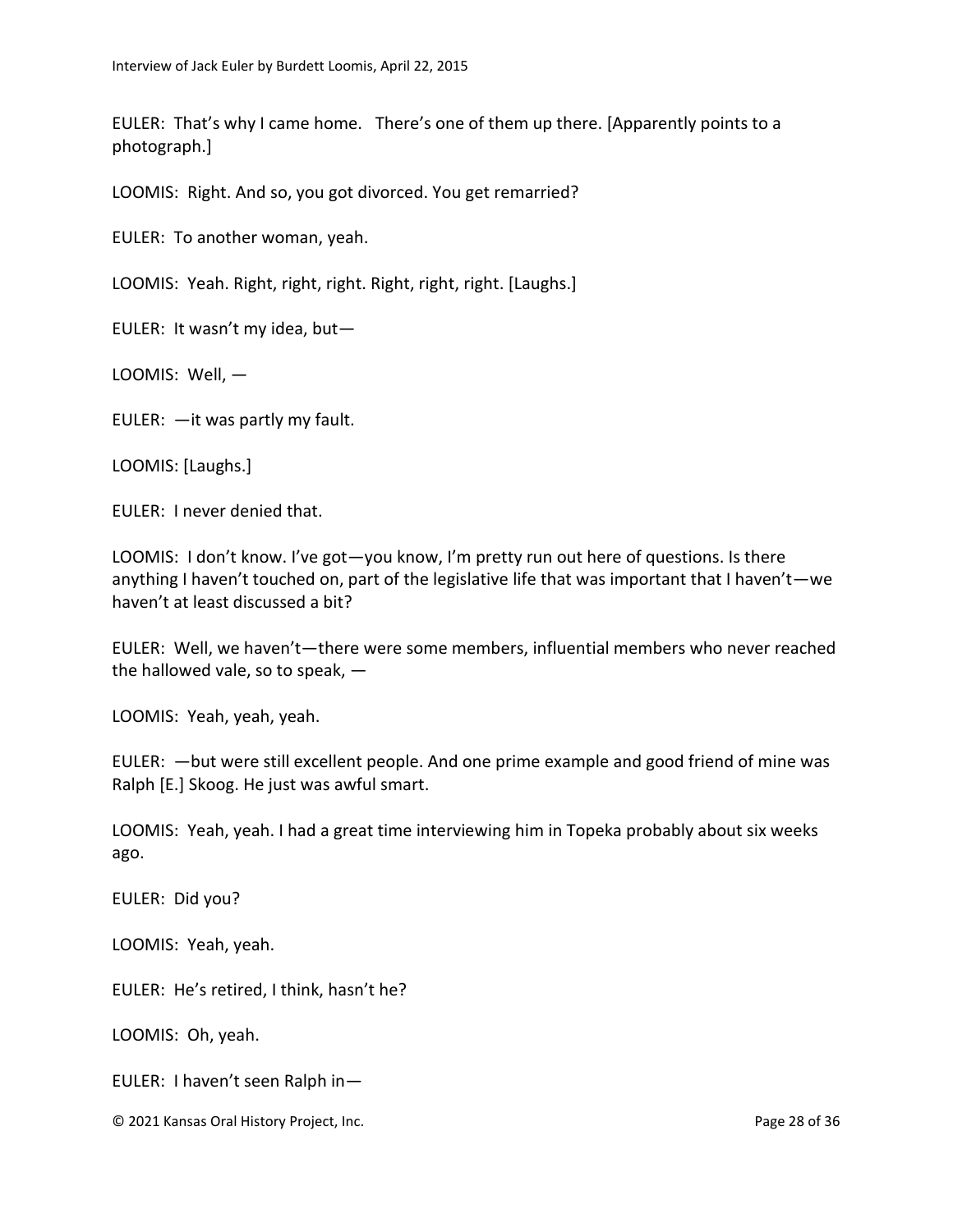LOOMIS: Yeah, yeah.

EULER: He was a good friend of mine.

LOOMIS: I assume you stayed in touch with him through the bar.

EULER: Oh, I have, yeah. Oh, yeah, yeah.

LOOMIS: He was very active.

EULER: And I've done some legal work back and forth with him over the years. He's one of those guys that I was telling you about, that figured out [what the hell a nut? 70:58] the thing was way ahead of anybody else—

LOOMIS: Right.

EULER: —and had something to do with disclosing that fact.

LOOMIS: Mm-hm, mm-hm.

EULER: And yet for some reason, he just never did—well, one reason he didn't was that he didn't stay there long enough.

LOOMIS: No, he didn't, yeah.

EULER: Did he tell you that?

LOOMIS: A little bit, yeah.

EULER: I begged him to run another term or two, but he didn't do it.

LOOMIS: He also said that, although he knew he shouldn't speak quite as much as he did  $-$ 

EULER: [Laughs.]

LOOMIS: —he said, "I had to speak."

EULER: He told you the truth.

LOOMIS: No, no!

EULER: He told you the truth.

© 2021 Kansas Oral History Project, Inc. Page 29 of 36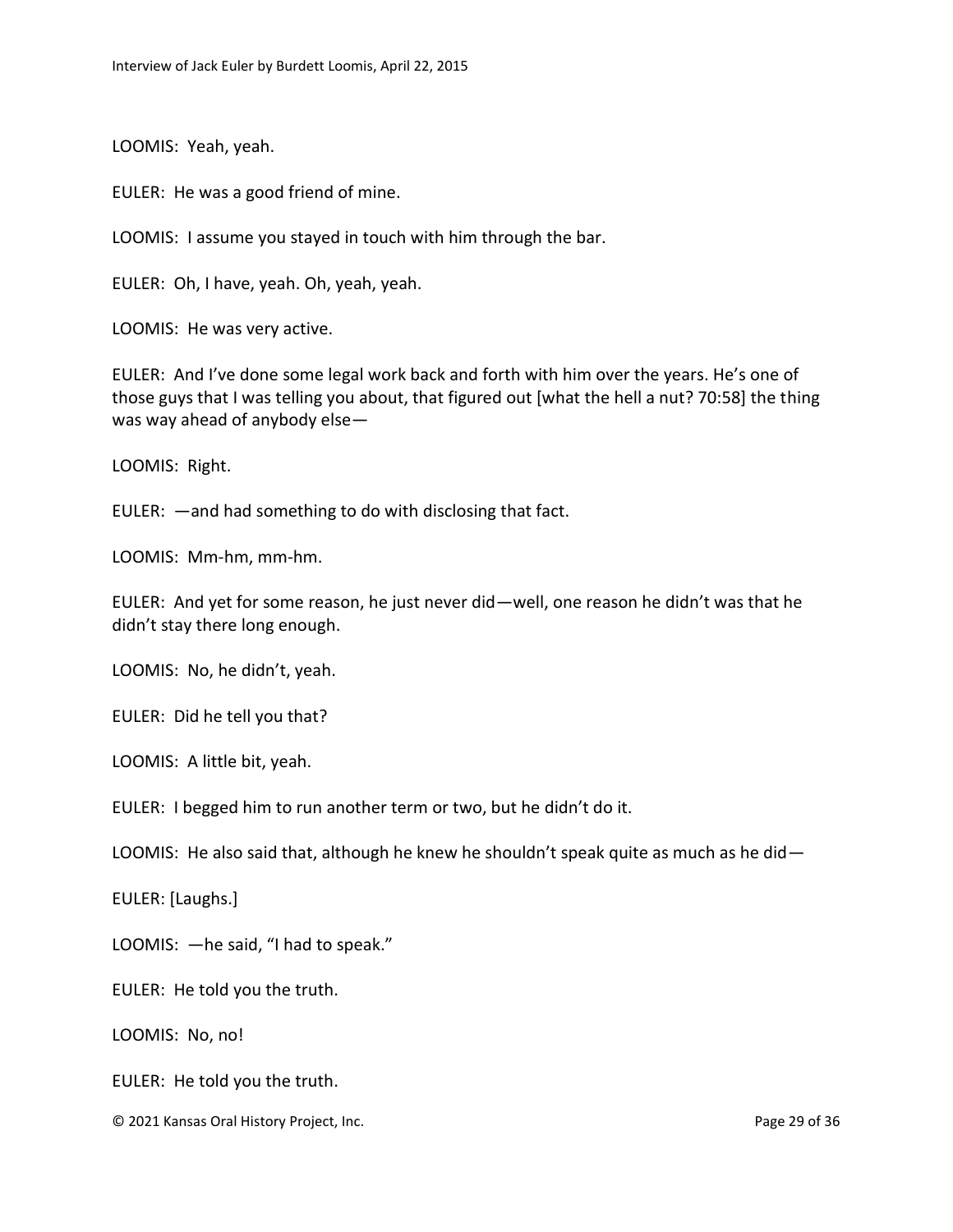LOOMIS: [Chuckles.] Because some people—

EULER: And that hurt his influence. That hurt his ability to influence others.

LOOMIS: Uh-huh.

EULER: There were some things that he talked about that he'd have been better off not talking about.

LOOMIS: Right. I'm sure that's true.

EULER: Not that anybody disagreed with what he was saying, but there was about two or three other people that said the same thing.

LOOMIS: Yeah.

EULER: So why waste their time listening to Ralph?

LOOMIS: Right, right, right. No, that—yeah, I think he was—

EULER: Now, another guy—you talked about [Robert W.] "Bob" Story, and Bob was an influential guy, but he's a guy that would find weak places—he particularly was interested in tort law and bills related to negligence and such as that, and he was good at finding places where he could get the law changed to what he thought it ought to be, in a different way than Ralph did.

LOOMIS: I see. Yeah.

EULER: And he was a popular—

LOOMIS: Do you think that—right now in the legislature, there are relatively few lawyers anymore. Do you think it was good having a fair number of lawyers in the legislature?

EULER: I think even the legislature there now will tell you that they need more lawyers.

LOOMIS: Yeah, they will.

EULER: Then they raise hell because, you know, they get them down there and they cry about they're making too much noise, trying to do too much.

LOOMIS: [Laughs.]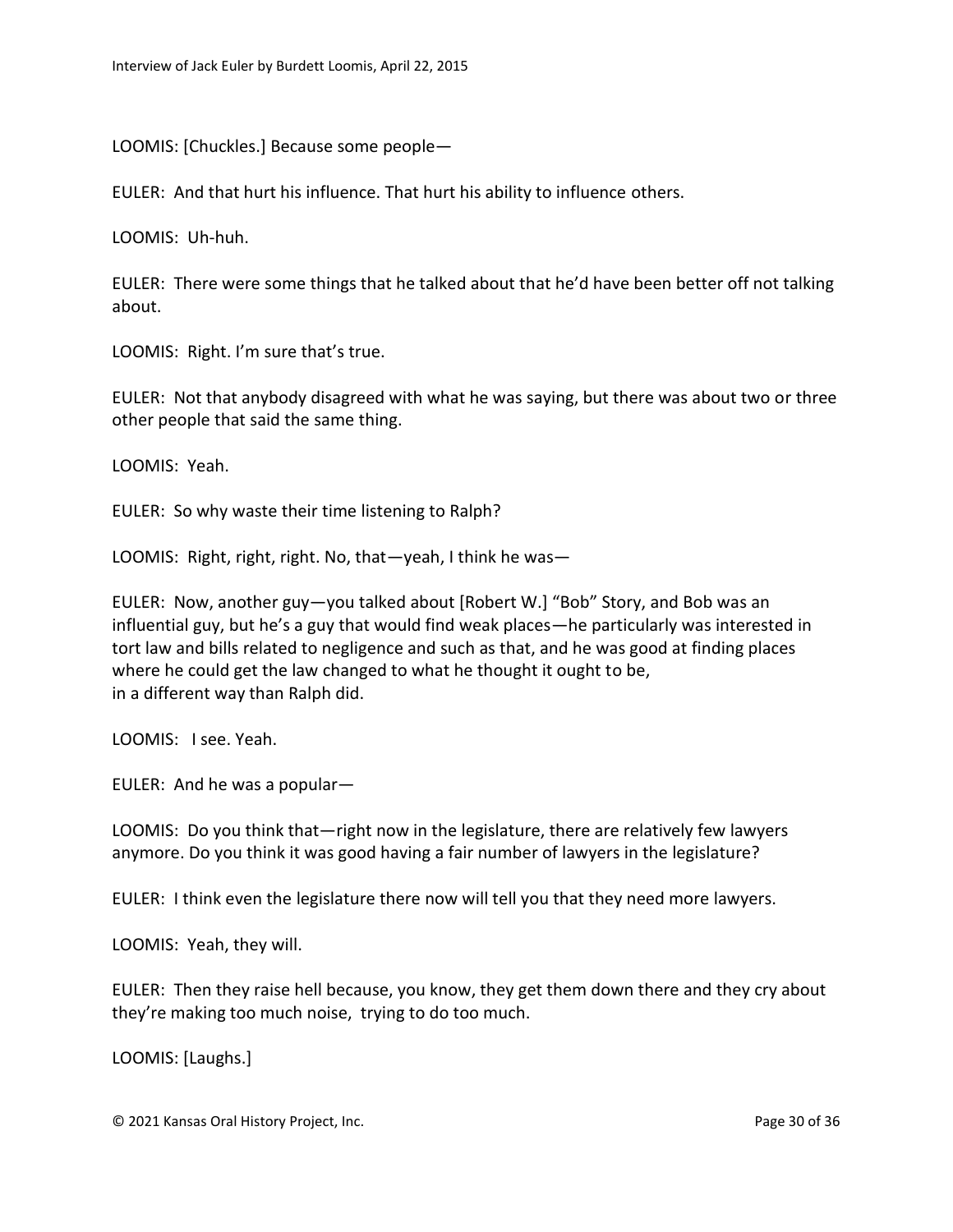EULER: I don't know what the middle is.

LOOMIS: Well, —

EULER: But I appreciate your comment about Ralph Skoog because he was honest with you about where his weakness was.

LOOMIS: Yeah.

EULER: [Chuckles.] Ralph knew that that was true.

LOOMIS: Yeah, yeah, yeah.

EULER: But he just didn't let it change him.

LOOMIS: Yeah, yeah. No, we had a good conversation. Well, let me thank you—

EULER: And his—

LOOMIS: Go ahead.

EULER: Ralph's sister—

LOOMIS: I don't want to cut you off.

EULER: Skoog's sister was my secretary.

LOOMIS: Is that right?

EULER: Norma [Betty Bomar]

LOOMIS: No kidding!

EULER: Yeah.

LOOMIS: When you were in the Legislature.

EULER: Yeah. I never seen her since. Oh, I've seen her since—

LOOMIS: Yeah, yeah.

EULER: —two or three or four times.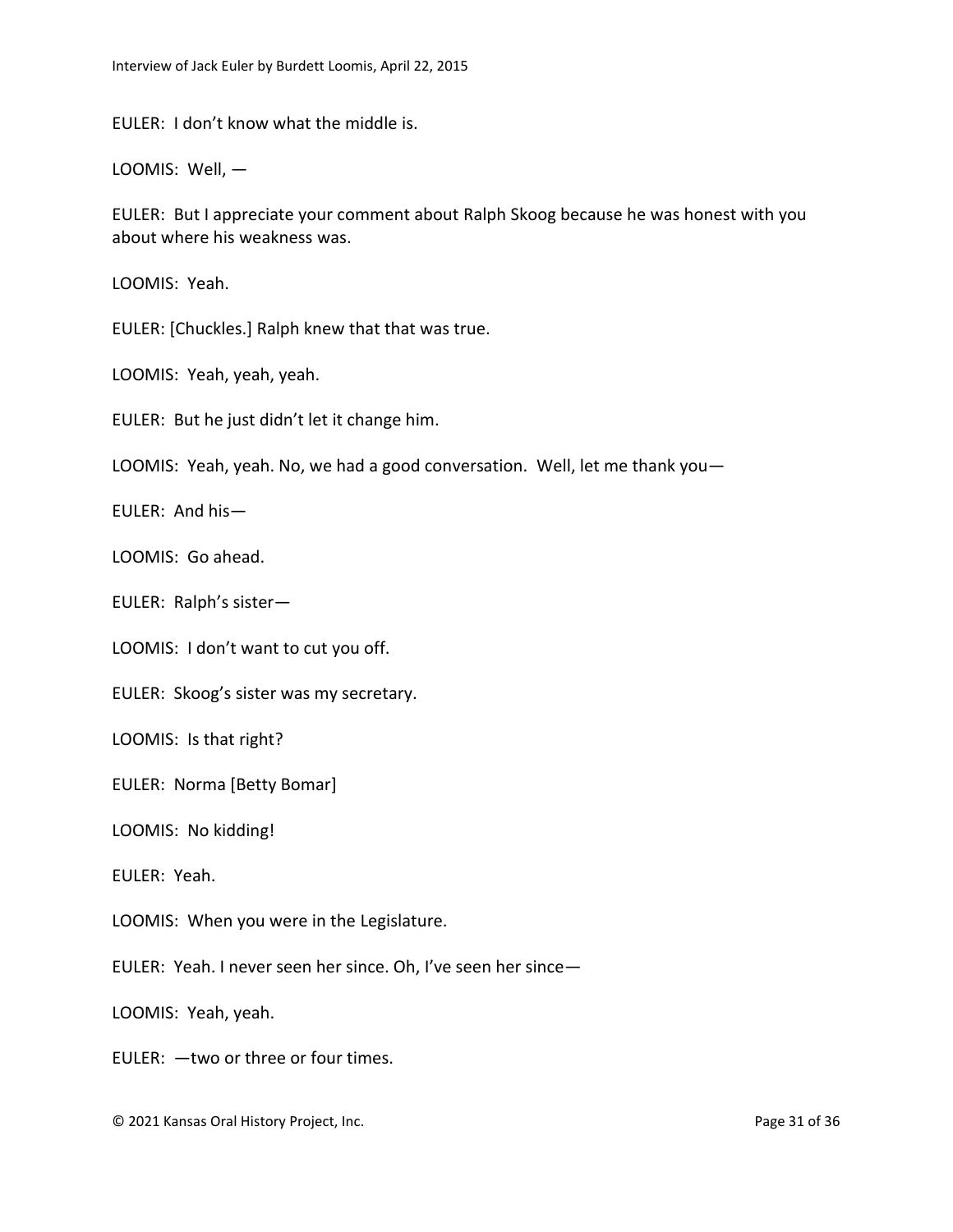LOOMIS: No kidding!

EULER: But I've never had her do any work for me.

LOOMIS: Yeah, yeah.

EULER: But she was my secretary down there for as many as six years.

LOOMIS: And she worked just during the session.

EULER: Yeah, pretty much, yeah.

LOOMIS: Yeah, yeah. That was always interesting to me to see those mostly women come in and work for the session—

EULER: That's right, yeah.

LOOMIS: —and then go back and—

EULER: Yeah.

LOOMIS: —you know, do whatever they did. And often, I don't think, anything. But they loved that. I think many of those women really, really—

EULER: Oh, they really loved it. Yeah, they did.

LOOMIS: Have you been back to the Capitol since it's been refurbished?

EULER: I haven't been there since they got the downstairs or down—

LOOMIS: Yeah.

EULER: They got the underground parking now, don't they?

LOOMIS: Yeah, they do. It's—

EULER: I need to get back there.

LOOMIS: You really should. It is—oh, they spent a lot of money on it, but they did just a tremendous job.

EULER: I wish I could go back, but, as I say, I'm over the hill.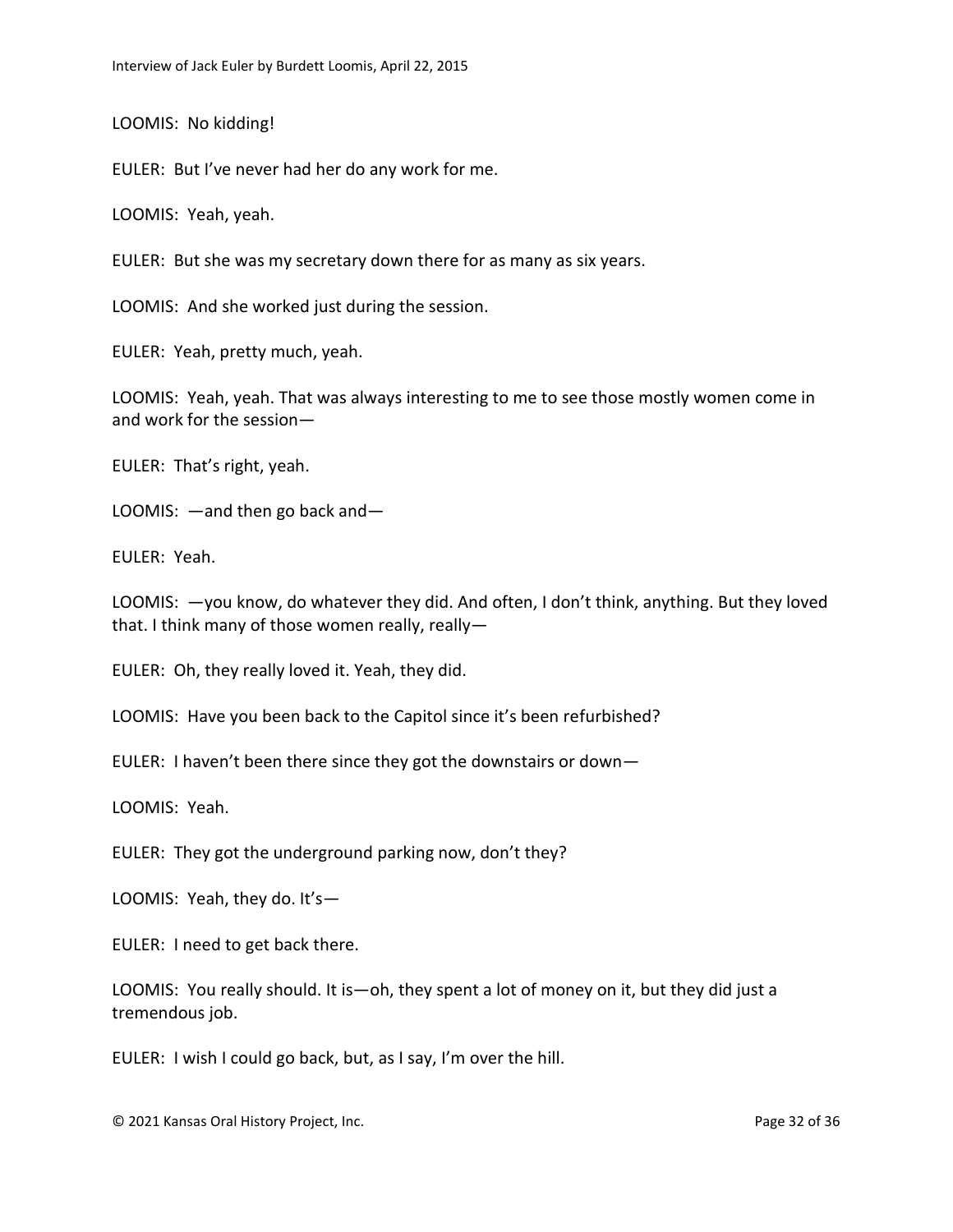LOOMIS: Sure. Well, take a trip.

EULER: [Laughs.]

LOOMIS: Get your son to drive you down.

EULER: [Laughs.] I got so many good friends out of the Legislature. As I say, it was the best time of my life.

LOOMIS: Yeah, yeah, yeah.

EULER: That was because I was able to relate with the people who were—the ones that were making the decisions.

LOOMIS: Sure, sure.

EULER: And that's why.

LOOMIS: Sure.

EULER: You know, if I'd have been outside looking in all the time on every issue, it wouldn't have been so much fun.

LOOMIS: Well, I mean, I think there's some people who never understood that at all.

EULER: No.

LOOMIS: So—yeah.

EULER: Well, a lot of them who are down there, they think it's just being there, just setting in a chair and voting yes or no is all they're supposed to do.

EULER: [Chuckles.]

LOOMIS: Well, one final thing: When you came back on weekends, would you meet with would you have regular meetings with your constituents?

EULER: If necessary, and usually, though, I'd work on the law practice, —

LOOMIS: Right, right.

EULER: —trying to keep up with what was going on.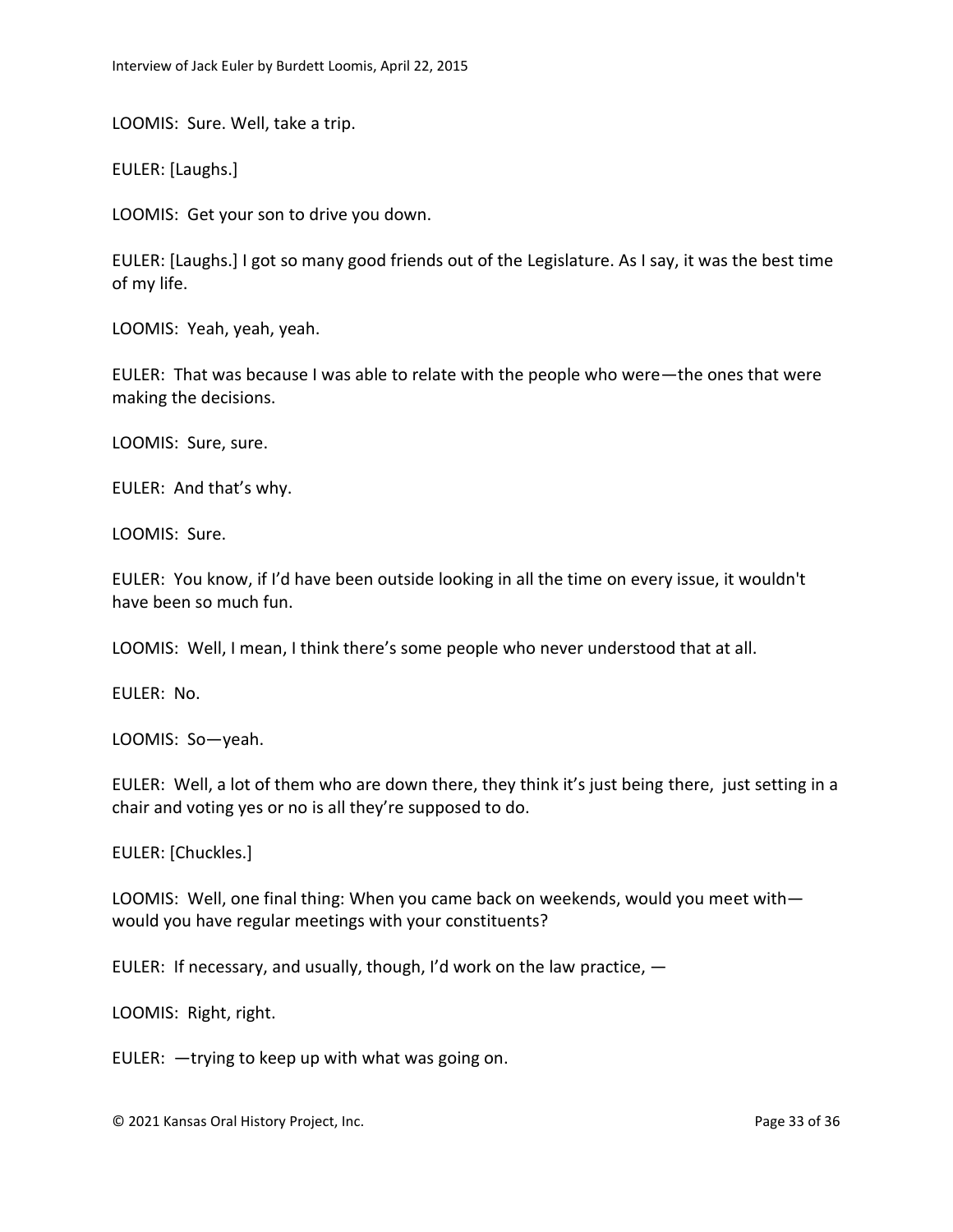LOOMIS: Right. No, no, I've seen that many times. Did you have a group in town that you sort of had coffee with and talked—

EULER: Oh, yeah.

LOOMIS: So, they'd tell you what was going on?

EULER: Yeah.

LOOMIS: Well, again, thank you very much.

EULER: Yeah.

LOOMIS: Oh, thank you, thank you. So, did your sons ever thing of going into politics?

EULER: No, and I wish they would, but they [noise; unintelligible; 77:41].

LOOMIS: I've got a son who's done some politics, and he might run, but he's starting out in law practice. If Paul [T.] Davis would have won, he probably would have been running all across [noise; unintelligible; 77:58], but Paul Davis didn't win, and so—

EULER: I voted for Paul Davis.

LOOMIS: I don't doubt that. [Laughs.]

EULER: I knew Paul Davis when he worked for the Bar Association.

LOOMIS: Right, right. Yeah, yeah. He's a good guy. I taught him. He was my intern. I know his dad, and I see him at the gym all the time, so—

EULER: Yeah, I knew Paul when I was in the Legislature.

LOOMIS: Well, it's a different era now, that's for sure.

EULER: Yes, it is now. It's entirely different. I don't have any real idea how to explain it.

LOOMIS: Well, you don't use e-mail yourself, huh?

EULER: No, I guess I started too late. I'm eighty-six years old, and—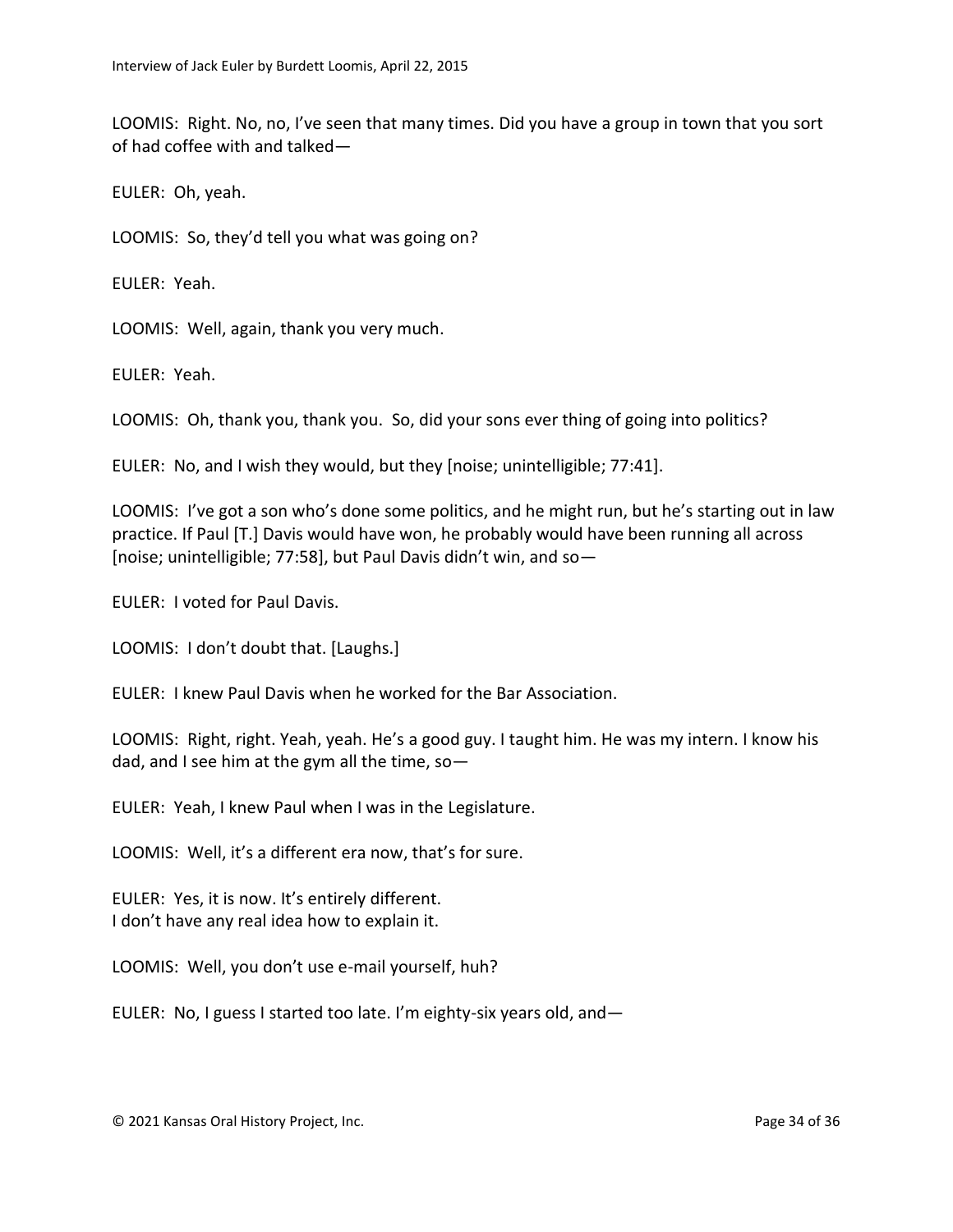LOOMIS: Right, right. Well, I'll tell you, you and Shelby [Smith] are the two oldest that I've talked to, and there's no recorder on or anything, but you may think you have some issue remembering a thing or two, but Shelby was—I—

EULER: Well, Shelby was this man that—he was a state Chamber of Commerce follower which is all right.

LOOMIS: Yeah.

EULER: Of course, I say hell, I knew Shelby Smith when he was in St. Joe.

LOOMIS: I think over time, a lot of those people ended up moving—

LOOMIS: Yes. So, we did—oh, the guy who was a long-time legislator and then the Mayor of Topeka— [William W.] "Bill" Bunten.

EULER: Yeah, Bill was conservative.

LOOMIS: But at time when he—at first, he did Appropriations, and then he got to be Mayor of Topeka, and he's never going to become a liberal, but he—

EULER: He was a different Bill Bunten.

LOOMIS: He was definitely a different Bill Bunten.

EULER: Bill was a good friend of mine, too.

LOOMIS: Yeah, yeah. It was fun because I saw all his old pictures of him and—

EULER: Good-looking guy.

LOOMIS: Heck of a guy!

EULER: [Laughs.]

LOOMIS: No, no question about it! And what's fun is, for me, almost all of these interviews, I think have either been in a law office or—I think Rochelle Chronister I did at the State Capitol, and Jim Maag. And so those were kind of—

EULER: Yeah, Jim kind of—actually, Jim—he got out of the Legislature in pretty short order.

LOOMIS: Oh, right.